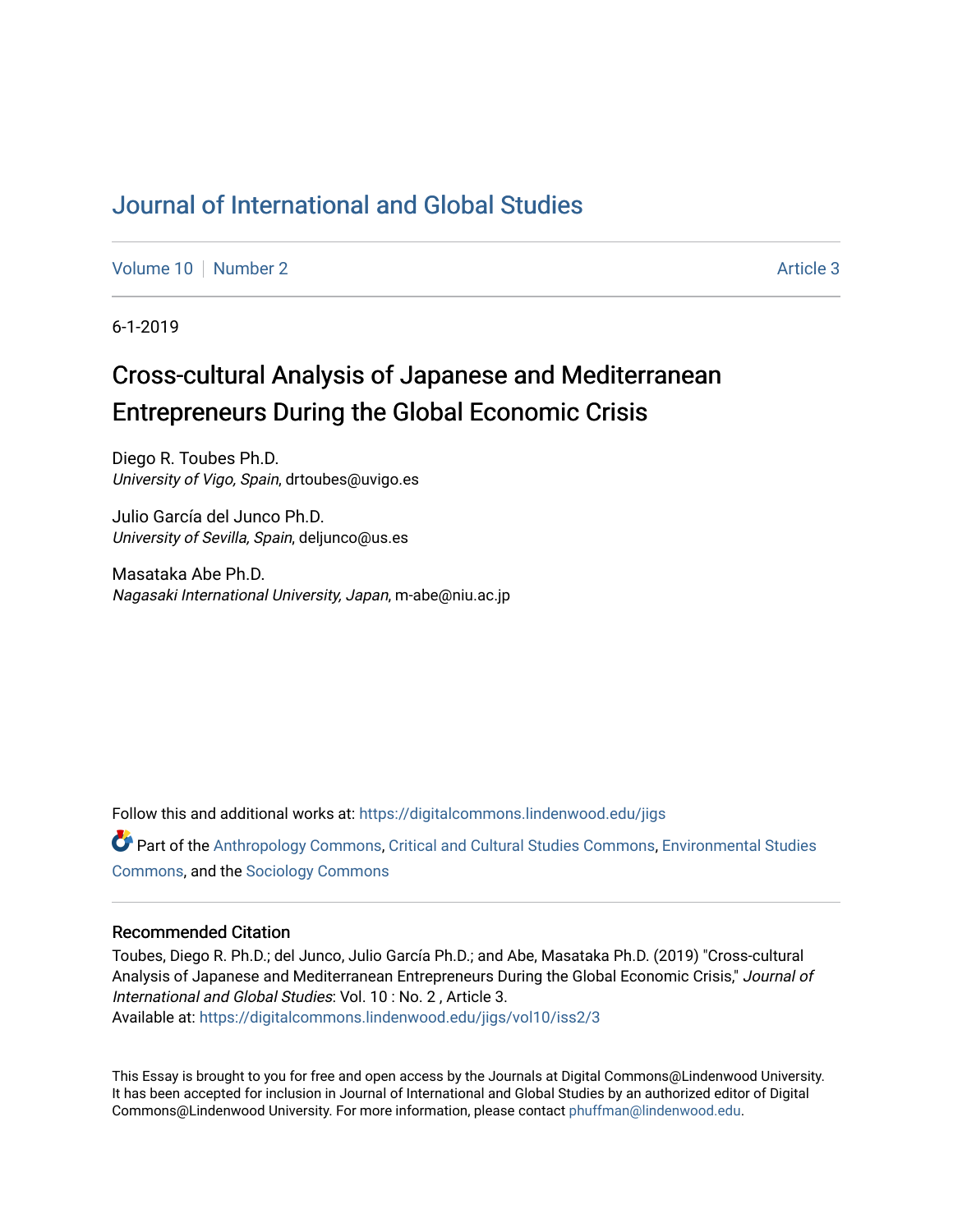## Cross-cultural analysis of Japanese and Mediterranean entrepreneurs during the global economic crisis

Diego R. Toubes PhD Business Organization and Marketing Department University of Vigo, Spain [drtoubes@uvigo.es](mailto:drtoubes@uvigo.es)

Julio García del Junco PhD Business Administration and Marketing Department University of Sevilla, Spain [deljunco@us.es](mailto:deljunco@us.es)

> Masataka Abe PhD Faculty of Human and Social Studies Nagasaki International University, Japan [m-abe@niu.ac.jp](mailto:m-abe@niu.ac.jp)

#### **Abstract**

This paper aims to identify similarities and differences in the attitudes and traits of entrepreneurs in four countries, Japan and three Mediterranean countries, and it analyzes how cultural diversity can influence business and entrepreneurial experience. To this end, two questionnaires were completed by entrepreneurs of 188 small businesses in Japan, Italy, Spain and Portugal at a time when all these countries had been hit by the global economic crisis. The indices of the Hofstede dimensions were obtained from the VSM 94 questionnaire. The second open-ended questionnaire adds information about each case in the field of entrepreneurship. The qualitative case analysis shows a relationship between the cultural values of the countries and the traits and attitudes of entrepreneurs. The findings indicate that perseverance and tenacity traits emerge in times of economic crisis as values in entrepreneurship. Entrepreneurial motivation in Japanese society addresses personal achievement, while it seeks independence in the Mediterranean cultures. The index of individualism takes high values in the four countries. This supports the theory associating this dimension with the traits of creativity and achievement.

**Keywords**: cross-cultural analysis, cultural traits, economic crisis, entrepreneurship, SME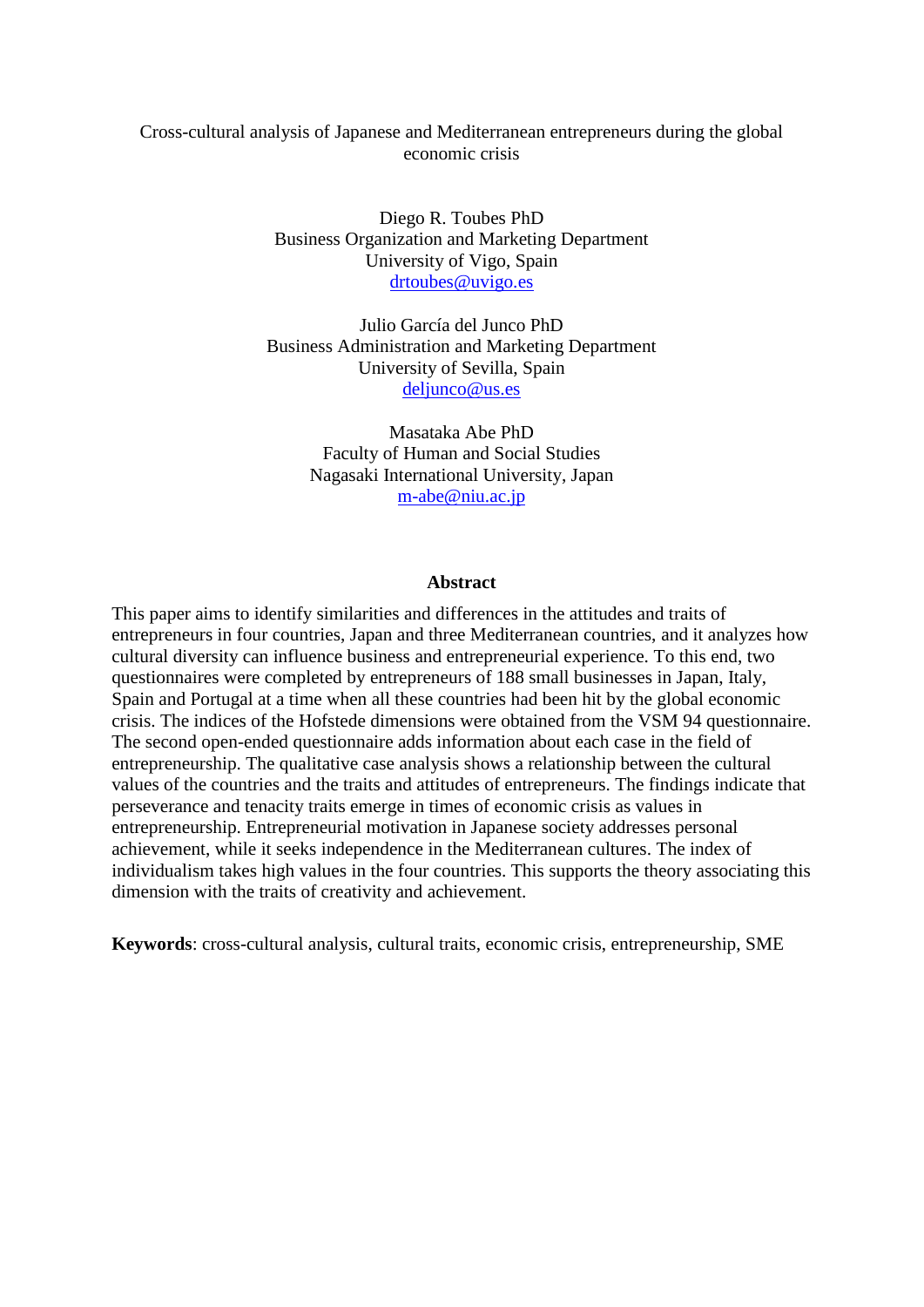## **Introduction**

Economic development and job creation are crucial points in the political agenda of many countries. Promoting entrepreneurial attitude is a seemingly effective way to stir economic and social development. Since the seminal work of Schumpeter (1934), studies like Carree & Thurik (2003) have progressively analyzed relevant aspects of entrepreneurial attitude and its capacity to reactivate economic development. The relative stability of differences in entrepreneurial activity across countries suggests that other than economic factors are at play (Freytag & Zurik, 2007). Many authors have shown that social and cultural values affect entrepreneurial attitude and economic development (Tan, 2002; George & Zahra, 2002; Fritsch & Schroeter, 2011; Minkov & Hofstede, 2012). According to Audretsch (2012), the role of entrepreneurs is essential to innovation and entrepreneurship, and ultimately to economic development. Their influence can go far beyond that of other factors such as gender, type of firm or hierarchical level in business (Zander & Romani, 2004). Some studies examine the association between national cultural characteristics and the individual characteristics of entrepreneurs (Hayton, George, & Zahra, 2002). However, the kind of mediation operating between cultural and social values and entrepreneurial traits and attitudes remains unclear. Some authors affirm it is difficult to understand how it works (Barr & Glynn 2004; Thuric & Dejardin, 2011).

The economic crisis has been an obstacle and challenge to entrepreneurial attitude. The global economic crisis that began in 2008 has mainly affected the richest countries in the world. The impact of the crisis was especially intense in the four countries under study in this work. Throughout the period 2001-10, Italy and Spain entered a recession twice (Barro & Ursua, 2012) with unemployment figures reaching unprecedented levels. In Spain, the unemployment rate in the first quarter of 2015, seven years after the crisis began, rose to 23.8% (INE, 2015). Japan also entered into a recession twice within 2000-10; in 2008, GDP fell by 1.1%, intensifying in 2009 (-5.5%) (World Bank, 2016). In 2011, it was hit by the global economic slowdown as well as by natural disasters (-0.4%). After its GDP slightly recovered in 2012  $(+1.7\%)$  and 2013  $(+1.6\%)$ , 2014 once again became a year of recession  $(-$ 0.1%) for this country as a result of stagnant consumption and a rising VAT (World Bank, 2016).

In this context, coming out of the global economic crisis, this paper makes a crosscultural analysis of the attitudes and traits of Japanese, Italian, Spanish and Portuguese entrepreneurs to identify similarities and differences at a time when all of these countries have been hit by the global economic crisis, and it analyzes how cultural diversity can influence business and entrepreneurial experience.

#### **Theoretical Foundations**

## *Moderating value of culture in entrepreneurship*

The culture of a country is one of the main moderating variables influencing entrepreneurship (Shane, 1993; Audretsch, Grilo, & Thurik, 2007). Culture affects citizens' values and their attitude toward entrepreneurship; this is even the case of low-income citizens (Gianetti & Simonov, 2004). Research on the relationship between cultural dimensions and the entrepreneurial mindset by country is still in its infancy (Freytag & Thurik, 2007). Some studies suggest a causal relationship between culture and entrepreneurship. Yet this relation is one of aid in which culture acts as a moderating element or drive within the institutional and economic context (Hayton, George, & Zahra, 2002), which is crucial to entrepreneurship and economic development.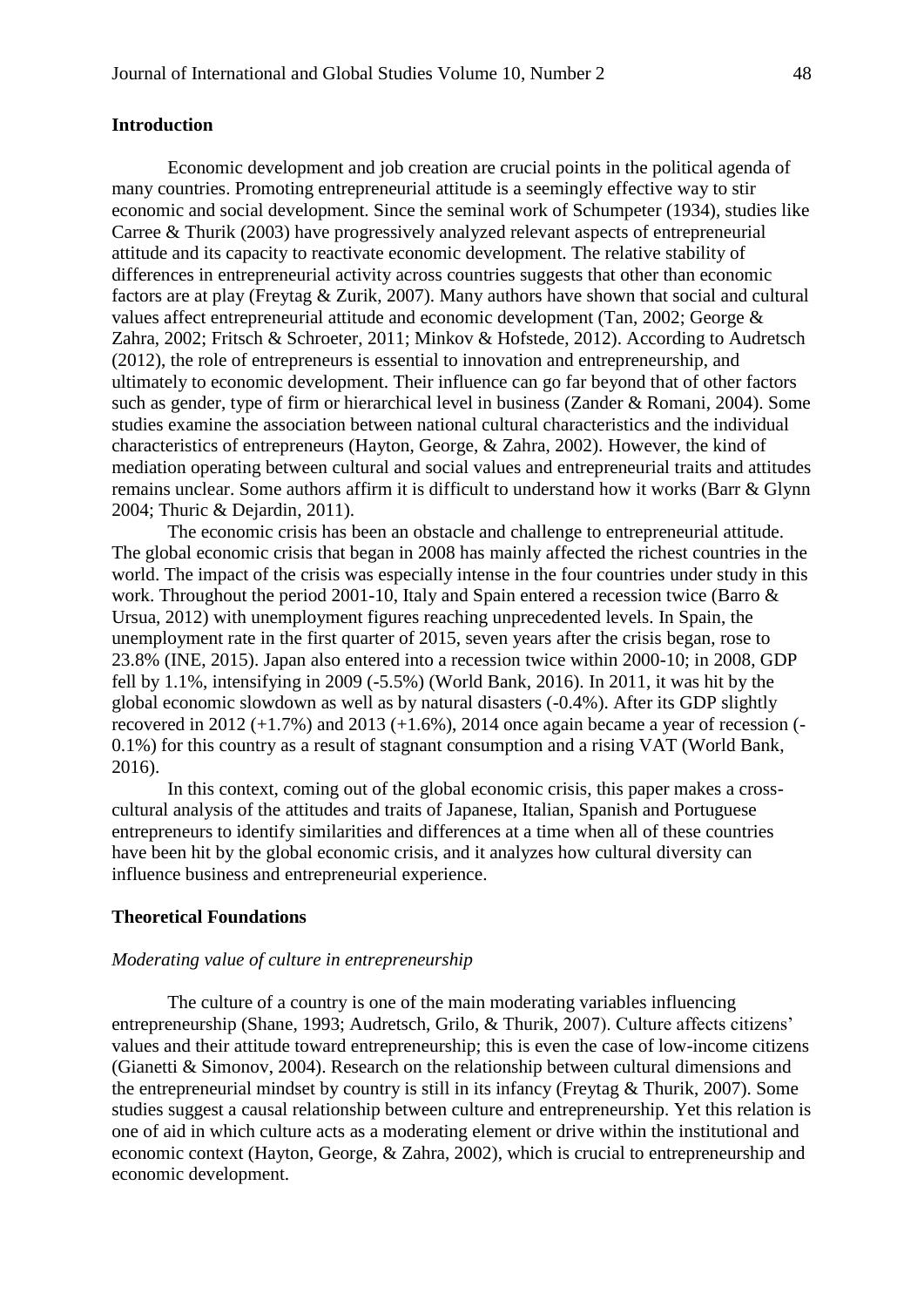Hayton, George and Zahra (2002) identify various characteristics of entrepreneurs that are seemingly influenced by national culture. For these authors, the reasons for starting a business vary consistently according to the dimensions of individualism, power distance and masculinity. In another work Hofstede, Noorderhaven, Thurik, Uhlaner, Wennekers and Wildeman (2004) discuss the cultural and social values influencing entrepreneurship differences among Western nations and Japan. They found that discontent and selfemployment are related and present throughout all of these countries. Social dissatisfaction seems to be a distinguishing factor in a country's culture, but this relationship cannot be applied to individuals.

#### *Entrepreneurial traits and cultural dimensions of countries*

Some traits are common to all entrepreneurs. What is more, some traits are common to very culturally different countries and societies (McGrath & MacMillan, 1992) and several studies attempt to identify these traits. According to Litcht (2010), a particular preference for the values of "high openness to change" and "high self-enhancement" is observed in entrepreneurship. According to Thomas and Mueller (2000), the traits associated with entrepreneurs are "innovation," "internal locus of control," "risk propensity" and "energy level."

Other studies look at entrepreneur motivation, e.g., Shane, Kolvereid and Westhead (1991) identify three motivation factors: "level of independence," "social recognition" and "roles." In a study conducted in eleven countries, Scheinberg and MacMillan (1988) found that the reasons for undertaking entrepreneurship can be grouped into six dimensions: "approval," "perceived utility of wealth," "communitarianism," "personal development," "level of independence" and "the need to escape." The influence of these dimensions is different for each country. Hayton, George and Zahra (2002) point out that the cultural values of the countries and individual values and beliefs are greatly related. This makes it difficult to distinguish between them. Culture represents an aggregation of individual values, attitudes, beliefs and behaviors, so their highly correlated levels are unsurprising (Davidsson & Wiklund, 1997).

The cultural dimensions proposed by Hofstede (1980, 2003) were originally developed within the formal context of organizations. It broadly defines the dimensions and makes no use of them to specifically address entrepreneurial aspects. However, research in the field of entrepreneurship (see Table 1) has relied on these dimensions (Hayton, George, & Zahra, 2002). Hofstede's work is particularly useful because it provides a concise and applicable categorization of significant cultural dimensions for each country which can explain consistent individual behavior across different countries at an aggregate level.

The relations between cultural values and the level of entrepreneurship shown in Table 1 are more consistent in Western countries, where the dominant values attributed to entrepreneurs are risk-taking, proactivity and innovation. Max Weber argues that the Protestant ethic in Western countries proved decisive in bringing about change towards a greater orientation to work and profit (Weber, 2013). However, Gupta and Fernandez (2009) found significant trait differences among entrepreneurs from different cultures. A reductionist approach produces limited results in Eastern countries. It is therefore advisable to seek more sensitive alternatives closer to their contextual reality. Hofstede and Bond (1988) attempt to uncover the differences between eastern and western culture by adding a fifth dimension, Confucian Dynamism. Further on this new dimension is re-labeled as Long Term Orientation. It incorporates aspects such as the value of savings in society (Hofstede, 2003). GDP in the West correlates with a high level of individualism; In East Asian countries, GDP correlates with long-term orientation (Bond & Hofstede, 1989). The mechanisms that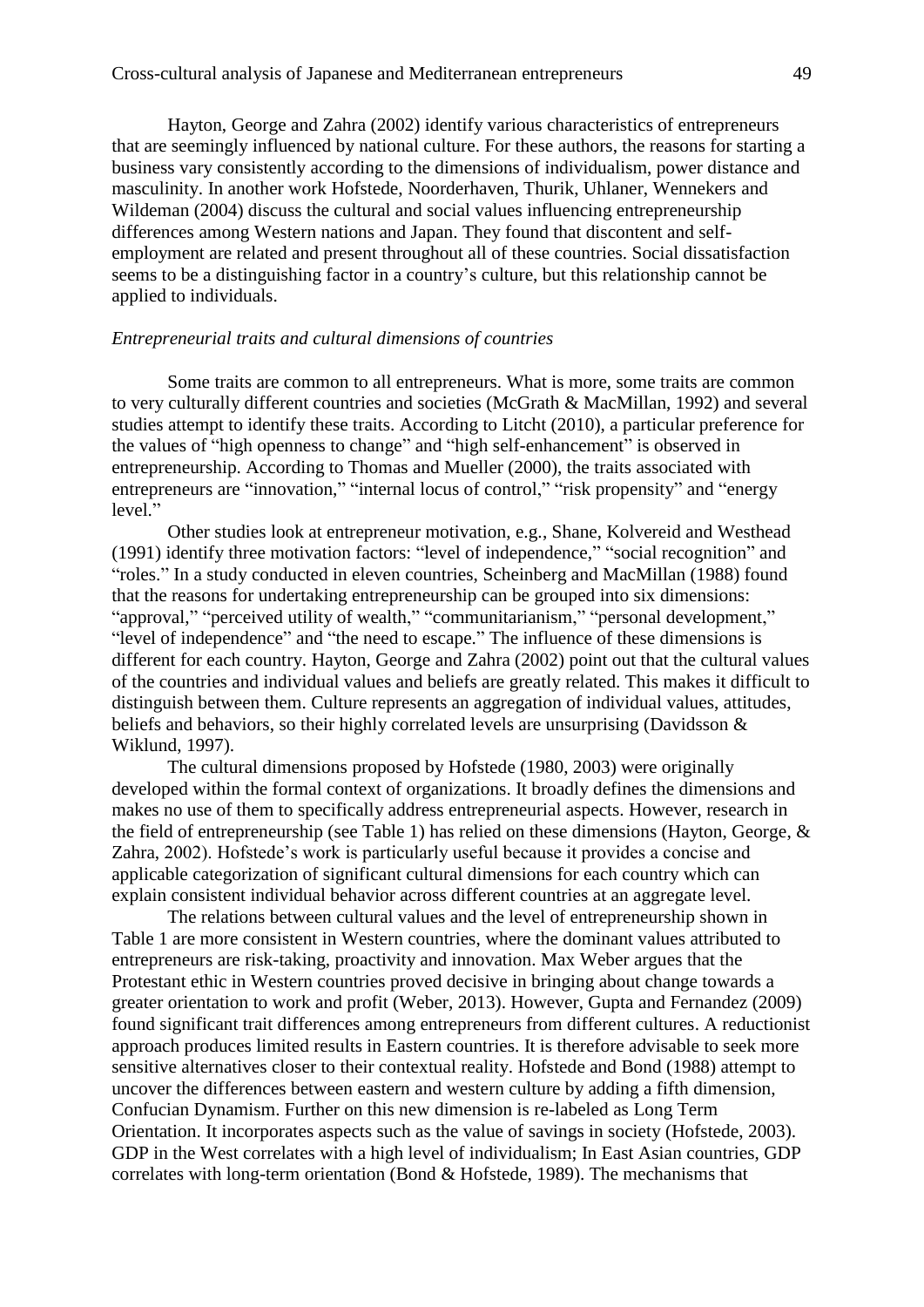| Author                                                | Hofstede's<br><b>Dimensions</b>                                | Entrepreneuria<br>1 traits                                                               | Relation                                                                                                                                                     | Comments                                                                                                                                                                                                                                                                                                           |
|-------------------------------------------------------|----------------------------------------------------------------|------------------------------------------------------------------------------------------|--------------------------------------------------------------------------------------------------------------------------------------------------------------|--------------------------------------------------------------------------------------------------------------------------------------------------------------------------------------------------------------------------------------------------------------------------------------------------------------------|
| Shane<br>(1992)                                       | Individualis<br>t and non-<br>hierarchical<br>societies.       | creativity or<br>inventiveness                                                           | positive                                                                                                                                                     | As a society stresses<br>hierarchy, it reduces<br>innovation; individualist<br>societies tend to be more<br>creative than collectivist<br>societies.                                                                                                                                                               |
| Mueller &<br><b>Thomas</b><br>(2001)                  | Individual-<br>ism;<br>Uncertainty<br>avoidance                | Internal locus<br>of control,<br>innovative<br>orientation,<br>risk-taking<br>propensity | Innovation<br>and internal<br>locus of<br>control is<br>dominant in<br>cultures that<br>are very<br>individualisti<br>c with low<br>uncertainty<br>avoidance | Cultural values are<br>significantly related to traits<br>connected to entrepreneurship<br>such as innovative<br>orientation, internal locus of<br>control and risk-taking<br>propensity. Cultures with a<br>high level of individualism<br>and low uncertainty<br>avoidance are conducive to<br>entrepreneurship. |
| Hofstede<br>et al.<br>(2004)                          | Power<br>distance:<br>collectivism<br>uncertainty<br>avoidance | Level of<br>entrepreneursh<br>ip                                                         | negative                                                                                                                                                     | The cultures of relatively<br>poor Western countries often<br>display high levels in the<br>dimension of power distance,<br>low levels in individualism<br>and high levels of uncertainty<br>avoidance. These are the<br>dimensions that initially<br>adversely affect levels of<br>entrepreneurship               |
| Kreiser,<br>Marino,<br>Dickson,<br>& Weaver<br>(2010) | Uncertainty<br>avoidance;<br>power<br>distance                 | <b>Risk</b><br>propensity                                                                | Significant<br>and negative<br>influence                                                                                                                     | High levels of uncertainty<br>avoidance and power distance<br>have a negative impact on<br>proactive firm behavior.                                                                                                                                                                                                |

#### **Table 1. Relation between entrepreneurial traits and cultural values.**

facilitate innovation in the West may not be directly replicable in Eastern cultures. For example, the high long-term orientation observed in Japan is often related to a high degree of collectivism. Behind this behavior lies a strong group culture (Kosaka, 2004) that provides a favorable environment for innovation. Masuda (2006) notes that public administration in Japan is interested in identifying potential entrepreneurs and promoting policies to help them achieve their goals and ultimately boost economic development. In light of this, Japanese universities have improved and developed duly required education in entrepreneurship (Shinato, Kamei, & Dana, 2013).

It is difficult to capture all the complexities of national culture in only four or five dimensions. In this sense, there have been problems with replicability (Fey, 2005).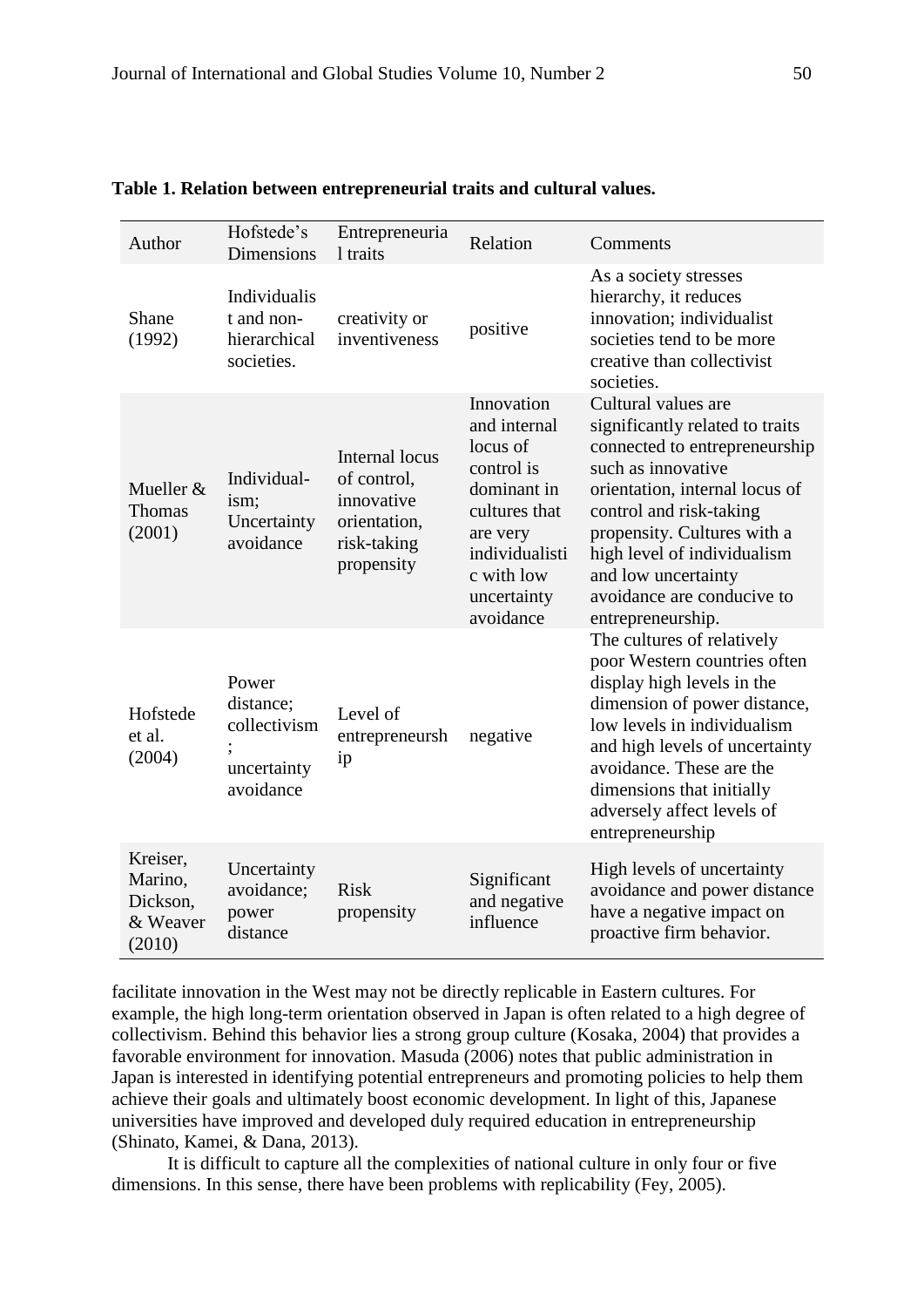Dimensions should be applied differently to Eastern cultures and Western cultures. Western thought stands out for its strengths in categorization and analysis, while Eastern thought is characterized by its integrative and encompassing nature (Chen, 2002). Hofstede bipolarizes national culture such as femininity versus masculine dimension; yet Fletcher and Fang (2006) argue that Asian cultures can be better understood on the basis of cultural groupings rather than artificially-created national boundaries.

#### **Methodology and research design**

This paper aims to identify similarities and differences in the attitudes and traits of entrepreneurs in four countries affected by the economic crisis and analyze how cultural diversity may influence business and entrepreneurial experience. Two questionnaires have been used to this end. The first of them is the Hofstede Value Survey Module 1994 (VSM-94), which compares Hofstede dimensions based on the interviews to current entrepreneurs in the countries under study. VSM-94 questionnaire consists of 26 points, six sociodemographic points and 20 points related to the five cultural dimensions proposed by Hofstede: Power Distance Index (PDI)—also called hierarchical distance—Individualism versus Collectivism (IDV), Masculinity versus Femininity (MAS), Uncertainty Avoidance Index (UAI) and Long-Term Orientation (LTO). The use of VSM-94 to measure cultural dimensions at the individual level to obtain multidimensional culture constructs is not exempt from criticism (Ly & Zahra, 2012). This approach has been criticized for being incapable of fully capturing relevant cultural aspects (Tang & Koveos, 2008). Nonetheless, it brings obvious benefits. The Hofstede model provides indices assigned to each of the dimensions for all the nations with their corresponding demographic, geographic, and economic factors as well as the political social aspects (Kale & Barnes 1992). These features are incomparable in other cross-cultural models (Soares, Farhangmehr, & Shoham, 2007). However, this is not the case in Hofstede model because it standardizes the units of analysis and allows a crosscultural comparison.

The second questionnaire adds valuable information on each case in the field of entrepreneurship, specifically on the attitudes and traits of entrepreneurs. It consists of 13 open-ended questions. The use of open-ended questions in research across East Asian countries can prevent the possible reductionism resulting from the use of a westernized criteria and the vision of a cross-cultural analysis (Gamage & Wickramasinghe, 2012). This also explains the need to incorporate additional questions to collect complementary bipolar dimensions, typical of the culture of Asiatic countries and Japan (Fletcher & Fang, 2006). In this case, the ATLAS.ti 4.1 is employed in the qualitative analysis of the data.

#### *Research Design*

We first selected entrepreneurs and small business creators as the unit of analysis (Chetty, 1996). Schwartz (1994) states that comparative cross-cultural study samples must be obtained for each culture. A comparative study between countries or regions should be based, in as far as possible, on samples of respondents equal in all criteria apart from nationality or region (Hofstede, 2003). Having previously defined theoretical objectives, we followed a convenience sampling from businesses located in Sasebo City (Japan), Province di Varese (Italy), Lisbon District (Portugal) and Andalusia autonomous community (Spain).

Eisenhartd (1991) suggests that the number of units in a case study should be over ten for reliable results. In our study, we analyze a total of 188 cases (44 in Japan, 48 in Italy, 50 in Spain and 46 in Portugal). All companies are SMEs that have fewer than 50 employees. Most companies are newly created and all the CEOs we interviewed established their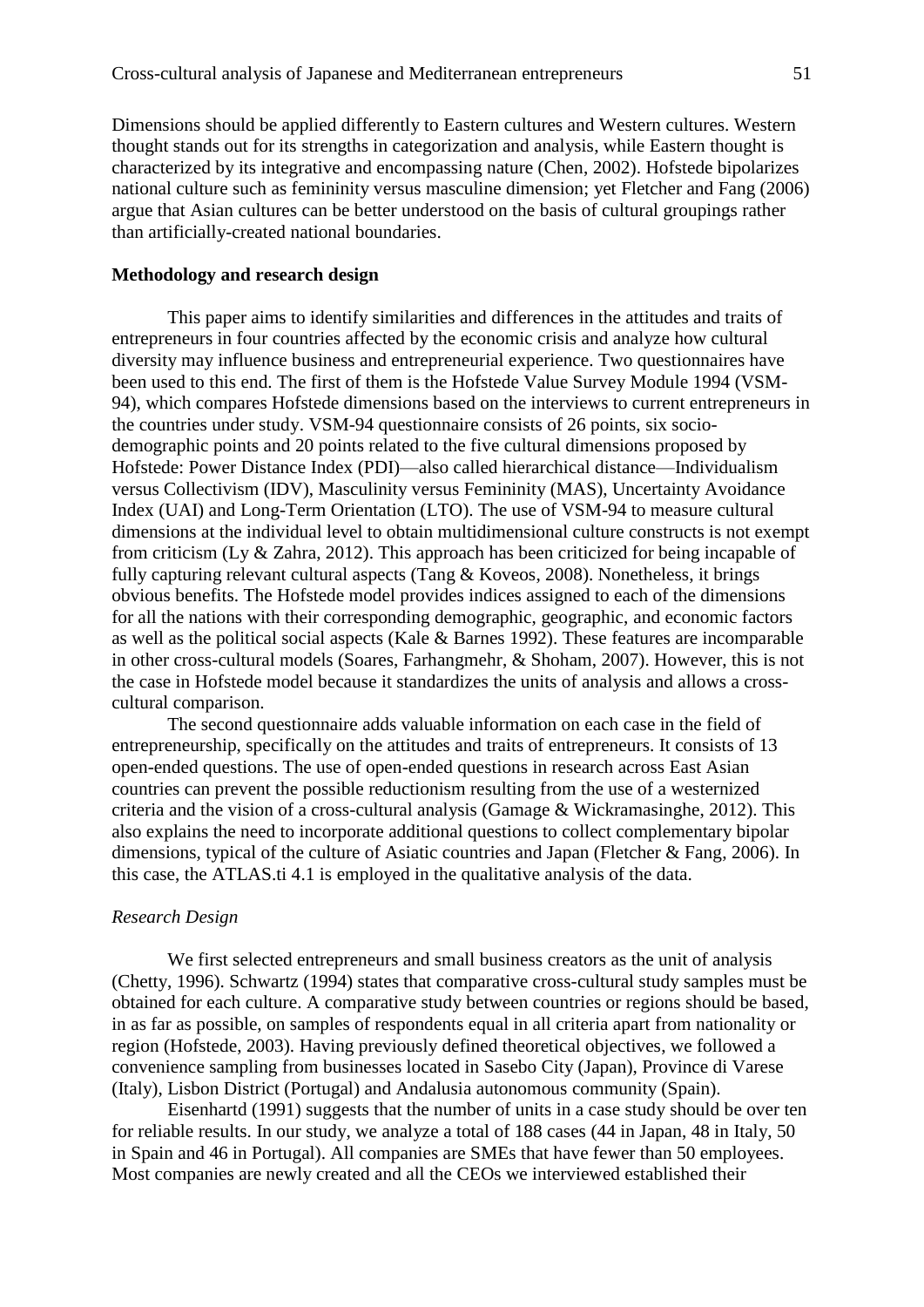company on their own. We visited each of the firms two or three times to conduct personal interviews for the data collection. The survey was carried out by university professors.

According to Hofstede (2003), in national studies both the sample and the survey tool should be comparable. The translation and cultural adaptation was performed by university professors from the respective countries ensuring the semantic similarity of the questions among the cultures involved in the research (Werner & Campbell, 1970). Following Brislin (1986), we used: short sentences, active voice rather than passive voice, nouns rather than pronouns, phrases contextualizing the main ideas, and specific rather than general terms. To analyze the content, we encoded each word or group of words summarizing the set of citations. In line with Miles and Hubertman (1994), we followed a process of citation, citation coding and iterative review of citation-code: after identifying the codes, we analyzed their number and frequency of occurrence to establish their importance, strength and interrelationship.

#### **Data analysis and results**

We first present firm characteristics and the sociological profile of entrepreneurs. Then we make a qualitative analysis of the cases collected through the open-ended questions, and we finally present the results of the VSM 94 questionnaire with the indices of the Hofstede dimensions. The formulas for index calculation were taken from the VSM 94 Manual.

## *Sample profile*

Table 2 shows an ostensive majority of male entrepreneurs; the percentage of female entrepreneurs ranges from 4.3% in Portugal to 20.8% in Italy. All but one of the Japanese entrepreneurs is over 35 years old; however, in the Mediterranean countries between 20% and 26% of entrepreneurs are under 35. Relative to education, the number of entrepreneurs with university studies is much higher in Japan than in the Mediterranean countries, 39% versus 5% on average.

|           |               | Japan          | Italy          |                | Spain Portugal   | Census $(\%)$ |
|-----------|---------------|----------------|----------------|----------------|------------------|---------------|
| Gender    | Male          | 40             | 38             | 44             | 44               | 88.3          |
|           | Female        | $\overline{4}$ | 10             | 6              | $\overline{2}$   | 11.7          |
|           |               |                |                |                |                  |               |
| Age       | 18-24         | $\mathbf{1}$   | $\mathbf{1}$   | $\overline{2}$ | $\overline{2}$   | 3.2           |
|           | 25-34         | $\overline{0}$ | 10             | 8              | 10               | 14.9          |
|           | 35-44         | 15             | 15             | 18             | 20               | 36.2          |
|           | 45-54         | 16             | 14             | 17             | 7                | 28.7          |
|           | 55-64         | 9              | 7              | $\overline{4}$ | 7                | 14.4          |
|           | $65+$         | 3              | 1              | 1              | 0                | 2.7           |
|           |               |                |                |                |                  |               |
| Education | Primary       | 7              | 29             | 27             | 25               | 46.8          |
|           | Secondary     | 20             | 14             | 20             | 20               | 39.4          |
|           | Undergraduate | 17             | $\overline{4}$ | 3              | $\mathbf{1}$     | 13.3          |
|           | Post-graduate | $\overline{0}$ | 1              | 0              | $\boldsymbol{0}$ | 0.5           |

## **Table 2. Individual characteristics of the sample respondents.**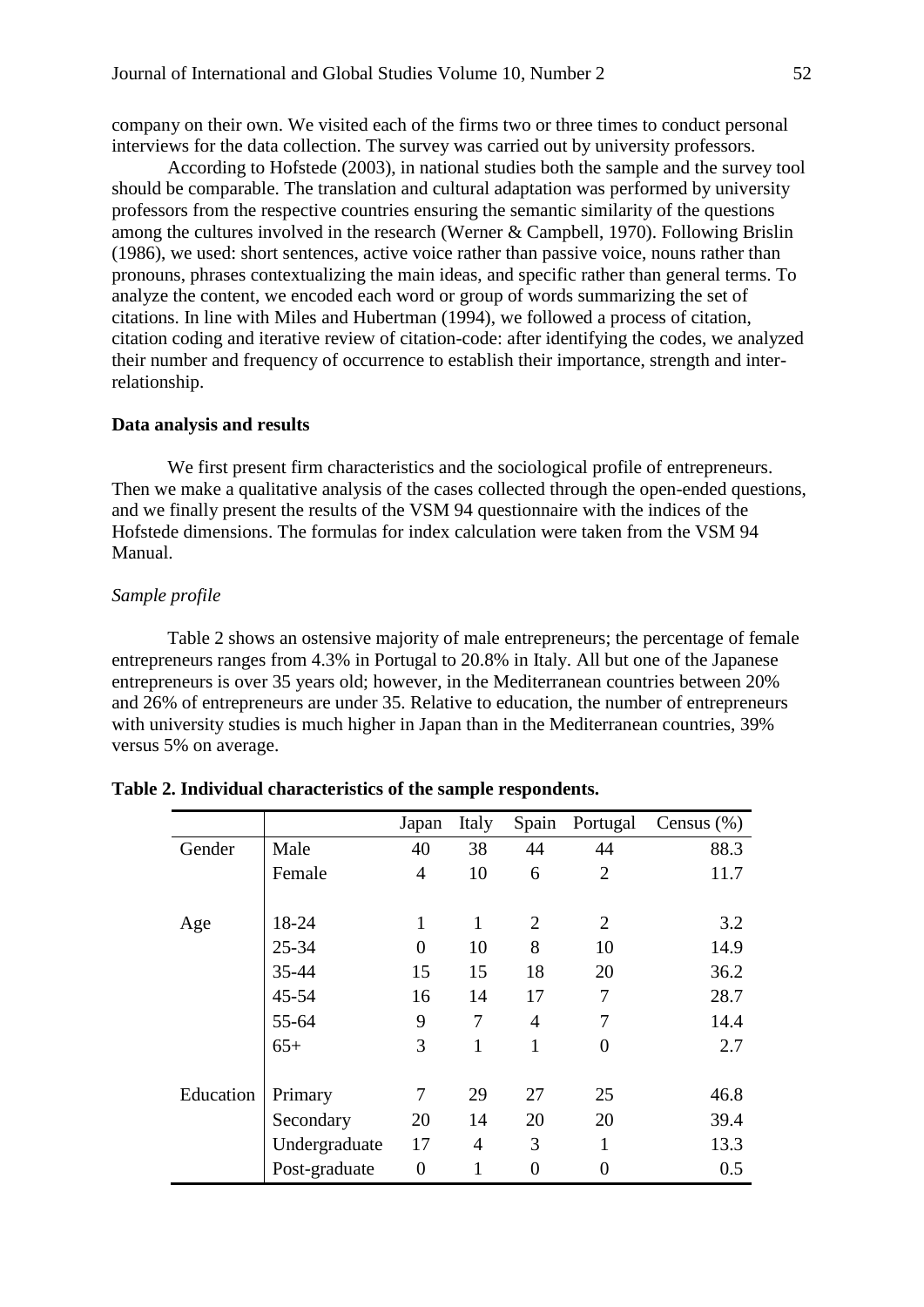Concerning business profiles, these are generally young companies with similar operating times in the four countries (Table 3). In Japan only 14% of the companies are over 20 years old. By contrast, the selected companies in Portugal are the oldest, but only 30% of them are over 20 years old. Most of the firms are small businesses; the percentage of microenterprises, with fewer than 10 employees, ranges between 68% in Japan and 60% in Spain. Finally, a wide range of firm sectors are proportionality distributed across the different countries. Most of the firms operate in the service sector. However, the presence of consultancy and hospitality sectors is significant.

|           |               | Japan          | Italy            | Spain            | Portugal         | Census $(\%)$ |
|-----------|---------------|----------------|------------------|------------------|------------------|---------------|
| Age       | $1-4$         | 10             | 14               | 11               | 9                | 23.4          |
|           | $4 - 10$      | 12             | 11               | 14               | 14               | 27.1          |
|           | $11 - 20$     | 16             | 9                | 14               | 9                | 25.5          |
|           | $21 - 30$     | $\overline{4}$ | 9                | 8                | 9                | 16.0          |
|           | 31-40         | $\overline{2}$ | 5                | 3                | $\overline{4}$   | 7.4           |
|           | $41 - 50$     | $\overline{0}$ | $\overline{0}$   | $\boldsymbol{0}$ | $\mathbf{1}$     | 0.5           |
|           | $50+$         | $\overline{0}$ | $\boldsymbol{0}$ | $\boldsymbol{0}$ | $\overline{0}$   | 0.0           |
|           |               |                |                  |                  |                  |               |
| Employees | $1-5$         | 24             | 18               | 20               | 12               | 39.4          |
|           | $6 - 10$      | 6              | 11               | 10               | 17               | 23.4          |
|           | $11 - 20$     | 5              | 11               | 12               | 10               | 20.2          |
|           | $21 - 30$     | $\overline{4}$ | 8                | 6                | 6                | 12.8          |
|           | $31+$         | 5              | $\boldsymbol{0}$ | $\overline{2}$   | $\mathbf{1}$     | 4.3           |
|           |               |                |                  |                  |                  |               |
| Sector    | Food          | 7              | 6                | 5                | $\tau$           | 13.3          |
|           | <b>Sports</b> | $\mathfrak{2}$ | $\overline{0}$   | $\overline{2}$   | $\mathbf{2}$     | 3.2           |
|           | Hospitality   | 8              | 6                | 11               | 8                | 17.0          |
|           | Consultancy   | 11             | 8                | 11               | 9                | 20.7          |
|           | Textile       | 3              | $\overline{4}$   | $\boldsymbol{0}$ | $\boldsymbol{0}$ | 3.7           |
|           | Construction  | 3              | $\overline{7}$   | 3                | 9                | 11.7          |
|           | Design        | $\mathbf{1}$   | $\boldsymbol{0}$ | $\boldsymbol{0}$ | $\overline{0}$   | 0.5           |
|           | Health &      | 3              | 8                | 6                | 7                |               |
|           | <b>Beauty</b> |                |                  |                  |                  | 12.8          |
|           | Engineering   | 3              | $\boldsymbol{0}$ | $\overline{2}$   | $\boldsymbol{0}$ | 2.7           |
|           | Information   | $\mathbf{1}$   | $\mathbf{1}$     | $\boldsymbol{0}$ | $\boldsymbol{0}$ | 1.1           |
|           | Leisure       | $\overline{2}$ | $\overline{4}$   | $\overline{7}$   | $\overline{4}$   | 9.0           |
|           | Automobile    | $\mathbf{1}$   | 4                | 3                | $\boldsymbol{0}$ | 4.3           |

|  | Table 3. Characteristics of the sample businesses. |  |  |  |
|--|----------------------------------------------------|--|--|--|
|--|----------------------------------------------------|--|--|--|

## *Qualitative case analysis*

Using a systematic citation encoding process, we analyzed the responses to the openended questions. We highlighted the set of the most representative citations and coded each group of words. With the selected codes we obtained data for each country, which we then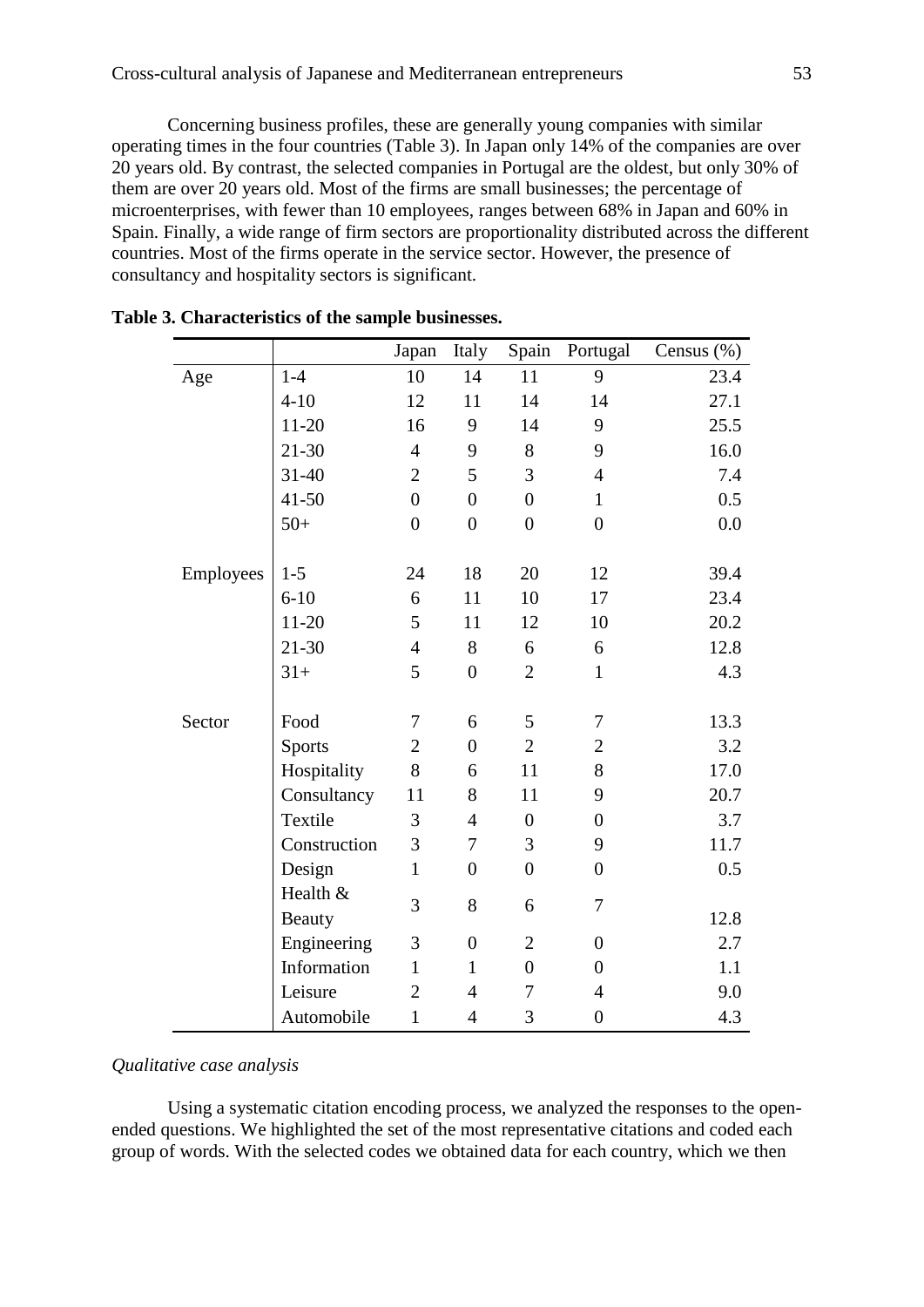grouped into broader concepts called level 1 and level 2 subcategories, finally these subcategories are integrated into Table 4.

The reason for creating the company presents analogies; in the case of the Mediterranean countries, it's the need for independence. However, Japanese entrepreneurs seek self-fulfillment and project development. This attitude is consistent with other studies showing that the most important variables for Japanese entrepreneurs was the desire to "create an opportunity for myself," "create an organization that reflects my values" and "develop my talent" (Ray & Turpin, 1990).

| Question                                             | <b>JAPAN</b>                | <b>ITALY</b>              | <b>SPAIN</b>           | <b>PORTUGAL</b>                 |  |
|------------------------------------------------------|-----------------------------|---------------------------|------------------------|---------------------------------|--|
| 1. Why did you                                       | Project<br>Development      | Independence              | Job<br>dissatisfaction | Independence                    |  |
| create the<br>company?                               | Self-fulfillment            | Seizing an<br>opportunity | Independence           | Seizing an<br>opportunity       |  |
| 2. Which were<br>the main issues<br>found?           | Funding<br>Clients          | Funding<br>Clients        | Funding<br>Bureaucracy | Funding<br>Adequate<br>Personal |  |
| 3. How did you<br>overcome these                     | Help from third<br>parties  | Adjusting<br>production   | Management<br>skills   | Adequate staff                  |  |
| problems?                                            | Marketing                   | Management<br>skills      | Adequate staff         | Management<br>skills            |  |
| 4. Would you<br>create the<br>company again?         | Affirmative                 | Affirmative               | Affirmative            | Affirmative                     |  |
| 5. Why?                                              | I am happy                  | I am happy                | I am happy             | I am happy                      |  |
| 6. What part of                                      |                             |                           |                        |                                 |  |
| your experience                                      | Personal                    | All the                   | All the                | All the                         |  |
| would you<br>repeat?                                 | relationships               | experience                | experience             | experience                      |  |
| 7. Why?                                              | Generates<br>values         | Achievement               | Achievement            | Achievement                     |  |
| 8. What would                                        | Location of the<br>business | Training need             | Training need          | Training need                   |  |
| you not repeat?                                      | Training need               | less confident            | less confident         |                                 |  |
| 9. The main<br>personality trait<br>that enabled you | Perseverance                | Perseverance              | Perseverance           | Perseverance                    |  |
| to create the<br>company                             | Honesty                     | Self-confidence           | Enthusiasm             | Enthusiasm                      |  |
| 10. Which of                                         | Optimism                    | Perseverance              | Kindness               | Perseverance                    |  |
| your traits would<br>you highlight?                  | Perseverance                | Optimism                  | Perseverance           | Tenacity                        |  |
|                                                      | Perseverance                | Perseverance              | Perseverance           | Risk-taking                     |  |

## **Table 4. Qualitative case analysis results**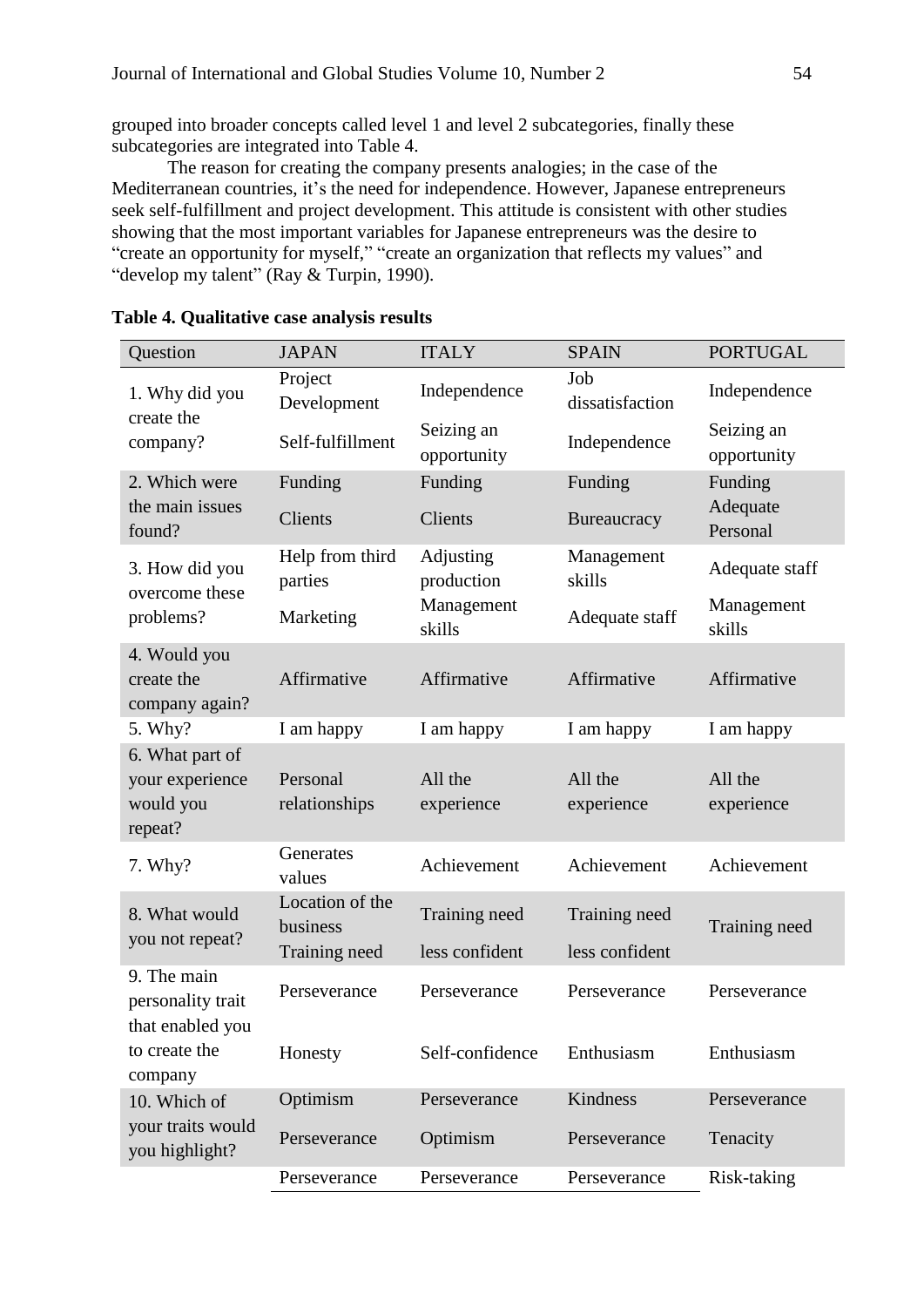Cross-cultural analysis of Japanese and Mediterranean entrepreneurs 55

| 11. What advice<br>would you give<br>to those starting<br>their own<br>business | Confidence           | Confidence            | Tenacity                    | Perseverance         |
|---------------------------------------------------------------------------------|----------------------|-----------------------|-----------------------------|----------------------|
| 12. Why did                                                                     | Mismanagement        | Mismanagement         | Mismanagement Inconsistency |                      |
| those unable to<br>start a business<br>fail?                                    | Lack of<br>formation | Disappointment        | Disappointment              | Disappointment       |
| 13. What main<br>problem is your                                                | Poorly qualified     | Leisure<br>production | Lack of                     | Lack of<br>customers |
| business<br>currently facing?                                                   | staff                | Lack of<br>customers  | customers                   | Funding              |

Not surprisingly, funding was the main drawback encountered by entrepreneurs in all four countries when they created their companies. The control or regulatory rigidity bureaucracy—found in Spain affects personal initiative (Frese, Kring, Soose, & Zempel, 1996), but it is not among the problems encountered by entrepreneurs in Japan when creating a company.

The way they overcome difficulties also differs. Mediterranean entrepreneurs employed management skills that included hiring adequate staff, while a sense of group exists in the way the Japanese overcome unexpected drawbacks: with the help of third parties. Personal connections established with colleagues and former clients help Japanese entrepreneurs launch their new businesses. These relationships also help them overcome arising problems because they can turn to these individuals for advice and assistance. Honjo (2015) indicates that people who know other entrepreneurs are more likely to invest in a new business in Japan as compared to other countries. Many of these entrepreneurs have worked for large companies where they have developed enough knowledge, skill and experience to start a new company and they decide to do so because they feel that these large companies can no longer satisfy their needs.

Five questions relate to the satisfaction of the entrepreneur in creating the company. In all four countries entrepreneurs would create the company again because they were happy with the project. Entrepreneurs from the Mediterranean countries say they would repeat all their experience, while entrepreneurs in Japan would only repeat personal relationships. In terms of why they would do so, entrepreneurs in Japan say it generates values while those in the Mediterranean countries claim they would do so for the sake of achievement. The four countries agree that if they had to start all over they would prepare themselves more.

Three questions cover the traits and qualities of the entrepreneur. In all cases, they claim that perseverance is the trait that has led them where they are today. Moreover, entrepreneurs from Japan and Italy advise new entrepreneurs to be self-confident while enthusiasm and optimism appear in all four countries.

The demographic profile of Japanese entrepreneurs reveals a higher age. The age difference observed deserves to be analyzed since this variable is often determinant in the survival and success or failure of businesses. A higher proportion of Japanese entrepreneurs start their companies when they are in their mid-thirties to mid-forties. Consistent with other studies, the results indicate that the likelihood of becoming an entrepreneur increases with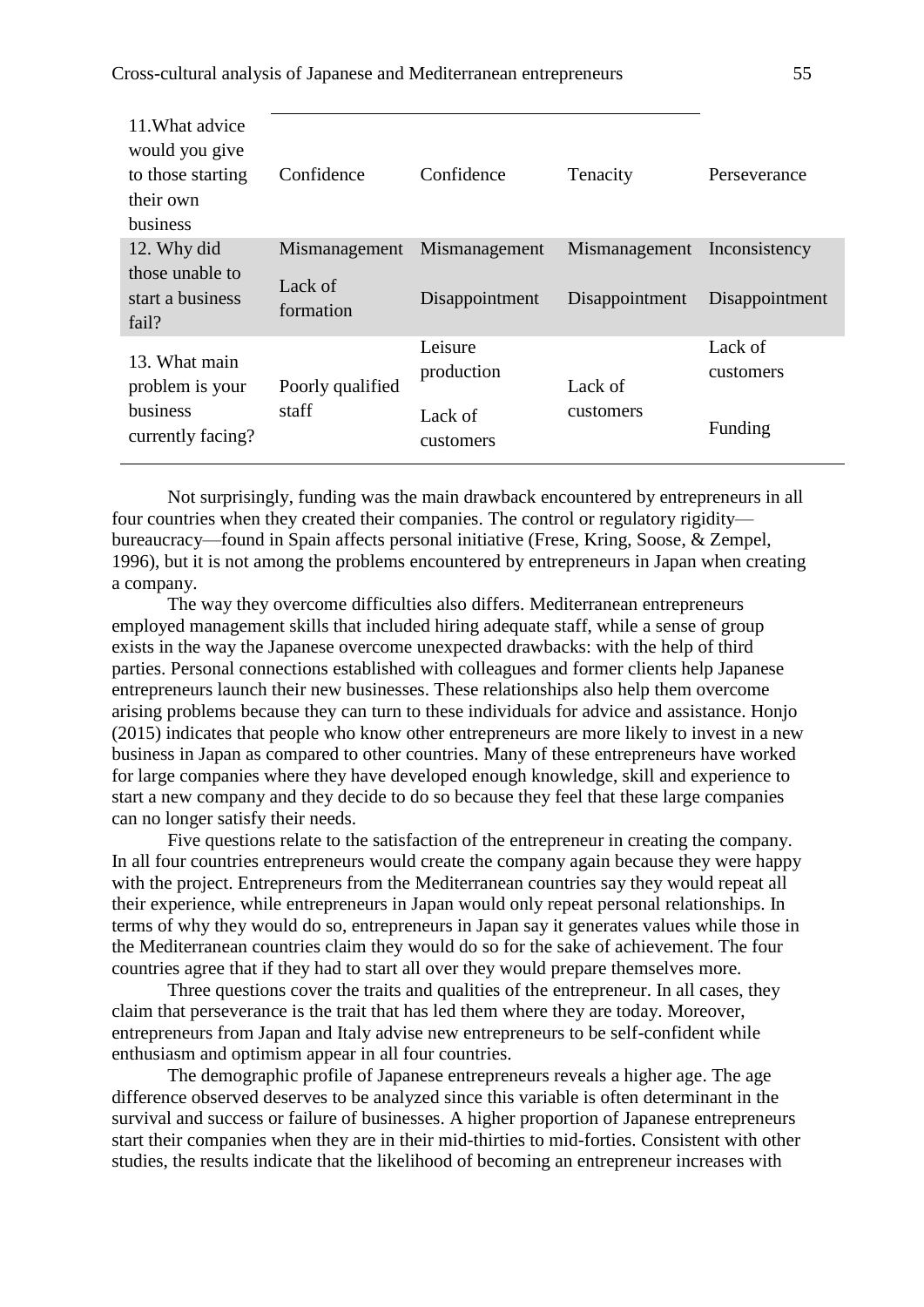age and then decreases, i.e., the effect of age on business start-up is represented by an inverted U-shape (Honjo, 2015). According to Honjo (2015) 37.3 is the most likely age for becoming an entrepreneur in Japan. The specific motivations to start a business may explain the greater maturity of entrepreneurs in Japan. Many of these entrepreneurs reach a critical point in their professional life or they are unable to fully exercise their creativity, so they seek the realization of a personal and professional project at a more advanced age (Ray & Turpin 1990).

The final two questions address the reasons for problems in their own firms as well as in other firms. Entrepreneurs in the Mediterranean countries pointed to disappointment and mismanagement as the main causes that explain the failure of other companies. In the Mediterranean countries, the lack of customers is the main problem in having their own business. Meanwhile, Japanese entrepreneurs indicate under-qualified staff as their main concern. This may have to do with the level of education given the notably higher number of entrepreneurs with higher education in Japan. Japan grants a lot of importance to the need for training in business development. As a matter of fact, training in Japan is considered crucial to business continuity.

## *Hofstede dimensions*

The calculations of the Hofstede dimensions obtained from the VSM 94 questionnaire to the entrepreneurs in the four countries are shown in Table 5.

|                                         | Japan |    |    | Italy Spain Portugal |
|-----------------------------------------|-------|----|----|----------------------|
| Power Distance Index (PDI)              |       |    |    | 16                   |
| Individualism versus Collectivism (IDV) | 88    | 56 |    | 89                   |
| Masculinity versus Femininity (MAS)     | 60    | 48 |    | 26                   |
| Uncertainty Avoidance Index (UAI)       | 39    | 38 | 92 | 60                   |
| Long Term Orientation (LTO)             | 47    | 66 |    |                      |

#### **Table 5. Distance Indices (DI) of the Hofstede dimensions from VSM94 questionnaire.**

The fact that the interviews have been conducted with entrepreneurs is reflected in the culture shown by the Hofstede dimensions. The results are consistent with what could be expected of an entrepreneur society. In the theoretical revision (Table 1) we can see that cultures with a high level of individualism, low uncertainty and low power distance were conducive to entrepreneurship.

Power Distance Index (PDI) is very low in all four countries. PDI reveals how society deals with inequality: cultures with a low rate value accept and expect power relations to be more democratic and distributed equally.

Individualism is very high for Japan, Spain and Portugal, while in Italy it is at an intermediate point. Schwartz (1990) stresses that people who give no value to independence are unlikely to step forward and create their own company, even if they have the listed traits and a positive attitude towards achievement and innovation. In Japan the main motivating force focuses on self-fulfillment and project development. These categories appear to be consistent with the high level of individualism in Japan. The score in Japan is remarkably high given the assumption that Japanese are supposed to be a national culture with a more collectivist orientation and behavior (Kosaka, 2004). This is most likely due to the fact that all entrepreneurs are individualists, not collectivists, and this will naturally seem heightened within a collectivist context.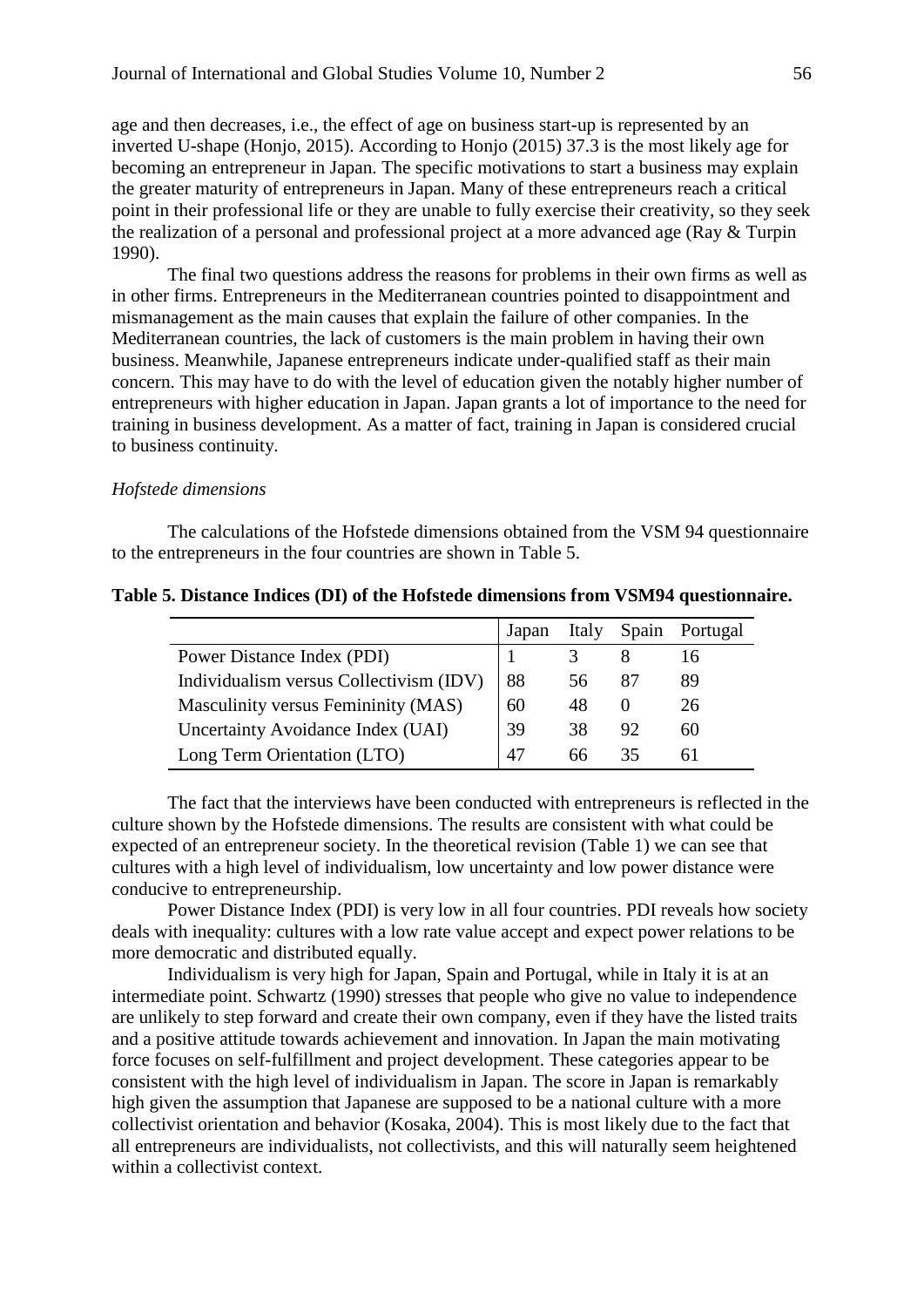Masculinity dimension varies greatly across the four countries. Italy is somewhere in the middle and Japan tends to values representing a greater male dimension. Value 0 for Spain is surprising, but it is a perfectly valid value because the dimensions can range between 0 and 100 (Hofstede, 1980). In the case of Spain, society in general is moderately feminine, reaching a value 42 in the MAS dimension. Entrepreneurs in countries with these low levels of masculinity tend to create good working environments (Hofstede, 1996). They work in a climate of cooperation, worry about living in an environment that is pleasant for themselves and their families, and they are greatly concerned about job security at their firms. Masculinity is more related to the external locus of control than it is to innovativeness (McGrath et al., 1992). In fact, some studies have found no association between this dimension and entrepreneurship at a national level (Shane 1993).

Uncertainty Avoidance Index (UAI) expresses the extent to which society feels uncomfortable about uncertainty and ambiguity. Societies with high levels of this index are more likely to establish rigid control parameters to reduce uncertainty; thus they leave less room for generating and developing new ideas. Results show extremely high rates for Spain and very high rates for Portugal. The indices of Japan and Italy are relatively small and alike for entrepreneurs in both countries.

Finally, the future is more important in societies focusing on the long-term; these societies promote pragmatic values that encourage perseverance and savings. It is interesting to note that the rates of this dimension are similar in Portugal and Italy. Entrepreneurs from both of these countries adopt decisions geared towards future compensations, such as saving or restricting expenses. By contrast Japan and Spain, with smaller Long-Term Orientation (LTO), tend to make decisions keeping the past and tradition in mind.

## **Discussion**

Despite the fact that the interviews were carried out in the midst of the economic crisis, optimism was observed among entrepreneurs concerning their experience—whether in terms of satisfaction and/or failures—in creating the company. The traits of perseverance, tenacity and optimism are common to all four countries. Entrepreneurs in the four countries are satisfied with their businesses; so personal satisfaction—happiness—appears as the main category. The concept of happiness is an imprecise term that is difficult to define (Veenhoven, 1991; Kesebir & Diener, 2008). The main focuses of happiness come from the Hedonist and Eudaimonic perspective (Ryan & Deci, 2001; Ryff & Singer, 2008) and the results vary in function of the work climate, the worker himself, and the sector in which the study is performed (Clark, Kristensen, & Westergard-Nielsen, 2009; Theodossiou & Zangelidis, 2009). According to the Eudaimonic approach, happiness is the development of activities consistent with the most intimate personal values that promote personal growth, self-fulfillment and personal achievement. Our study collected data from different sectors, but the need to achieve is typical of the entrepreneur in Japan, where the main reason for creating the company, the vital motivation to achieve the project generates strong desire for self-improvement growth. Additionally, Japanese entrepreneurs would create their businesses once again because it "generates values" versus the standard reason presented in most research, "achievement." While entrepreneurs in the Mediterranean countries would "repeat it all," Japanese entrepreneurs specifically claim that "personal relationships" are the most enriching element.

The Mediterranean countries and Japan alike give outstanding value to perseverance (holding firm on the purpose of pursuing what one starts). They consider it essential in starting a business project and getting to where they are now and they stress that perseverance is in fact their main trait. Surprisingly, research on entrepreneurship rarely discusses the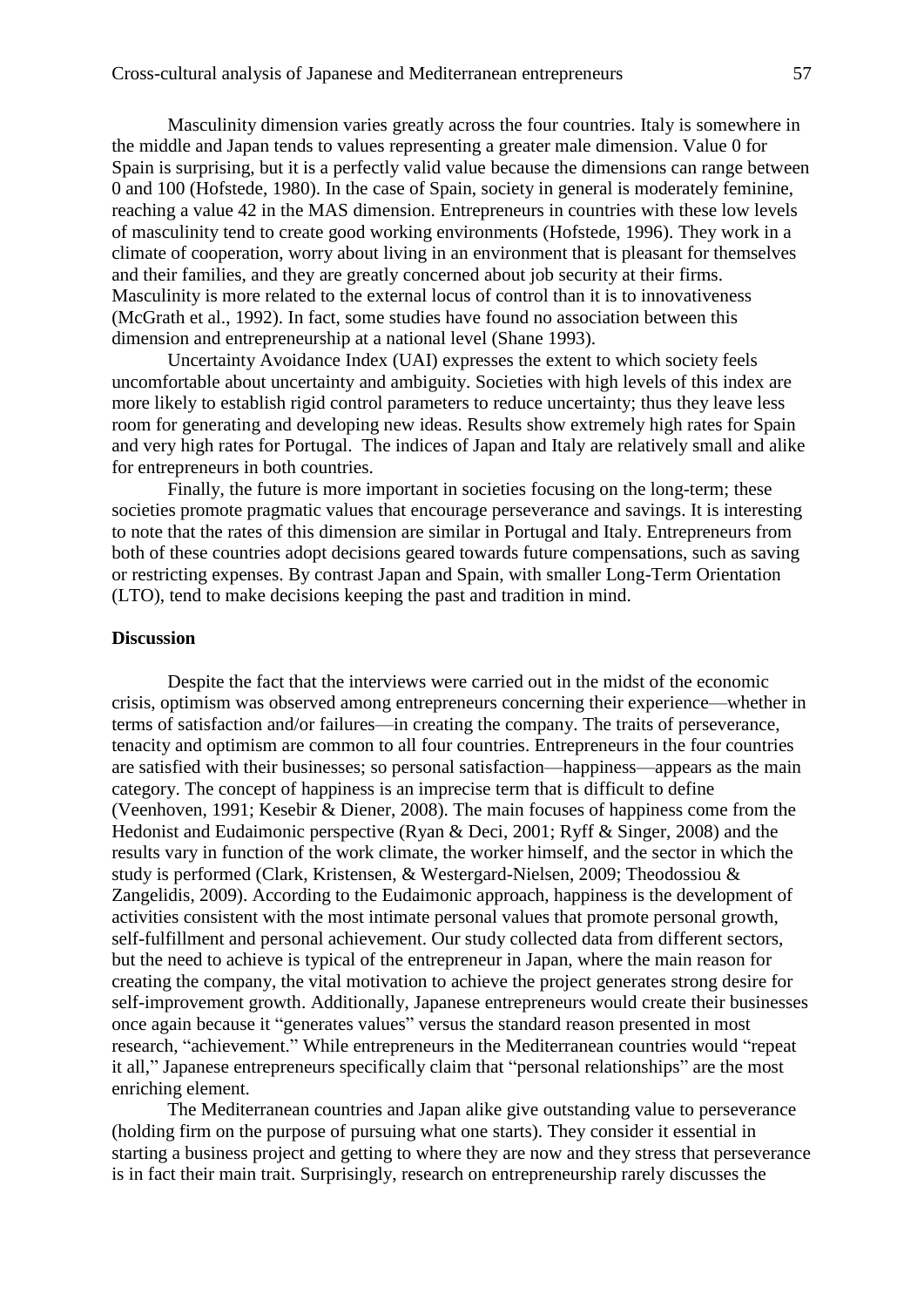categories of perseverance and tenacity—the qualitative analysis includes the latter. Perseverance and, especially, tenacity require the entrepreneur to make thoughtful decisions but they also help entrepreneurs overcome the increasingly difficult situations they face in an economic crisis. The insistence of entrepreneurs on achieving their targets is common to both perseverance and tenacity. Perseverance or persistence is a prolonged effort when it comes to reaching or achieving a goal; tenacity consists in finding alternative ways to achieve goals when traditional ways fail to do so (Godin, 2013). In our study, both traits clearly appear as entrepreneur values in times of economic crisis and they allow entrepreneurs to maintain their business despite all the difficulties. It then makes sense to state that these two values must be taken into account when studying entrepreneurial personality.

According to the work of Hofstede (1996), the Power Distance Index (PDI) of Romance language countries (Spanish, Portuguese, Italian) and Japan ranges between medium and high. Conversely, our study has obtained an extremely low PDI in the entrepreneurs of the four countries. A plausible explanation of this more egalitarian mentality is that the four countries have evolved into democratically established political systems reflected in their culture. However, we think that the main reason is that the criteria of entrepreneurs and multinational workers are different. Hofstede et al. (2004), and Kreiser et al. (2010) find a negative relationship between high levels of hierarchy distance, entrepreneurship and the proactive nature of the firms. In small companies, employee autonomy is required and managers count on the experience of their team members. Entrepreneurs would commonly reduce staff inequality in their organizations and promote interdependence among themselves and their subordinates; company hierarchies would imply unequal roles established for convenience.

Individualism is another cultural dimension found in our work that falls in line with values related to entrepreneurial values. The dimension of individualism is close to the construct of self-direction as defined in Schwartz's model (1990: 144). It contains variables related to independent thought and action—one creatively chooses and explores (creative, independent, imaginative, intellectual and logical) one's own goals. The impact of the economic crisis may also explain the high levels of individualism of some countries. Understandably, in an entrepreneurial environment the best interest of individuals lies within themselves as well as within their immediate surrounding.

Concerning Uncertainty Avoidance Index (UAI), the rate for Japan and Italy is remarkably low for these countries. Countries with low uncertainty avoidance are more likely to stimulate basic innovations because they have a greater tolerance to ideas departing from the norm. Conversely, high levels of this index relate inversely with levels of entrepreneurship (Mueller & Thomas, 2001; Hofstede et al., 2004) and proactive business behavior (Kreiser et al., 2010). Hofstede (1996) indicates that countries with a high uncertainty avoidance index aim to reduce risk and ambiguity. The psychological need for rules and laws in a society with strong uncertainty avoidance often leads to establishing incoherent or dysfunctional standards or regulated behaviors. Spain and Portugal, with high UAI rates, establish controls that hinder inventive capacity. The high levels of bureaucracy of these countries reflect this situation, which is one of the main problems faced by entrepreneurs. Within this context, entrepreneurs feel trapped by the unknown, uncertain or ambiguous.

#### **Conclusion**

The variable impact of the culture of a country on entrepreneurship is difficult to diagnose. On one side, the cultural values of a country or region are an important mechanism because they affect individual values. Several studies point to the high correlation between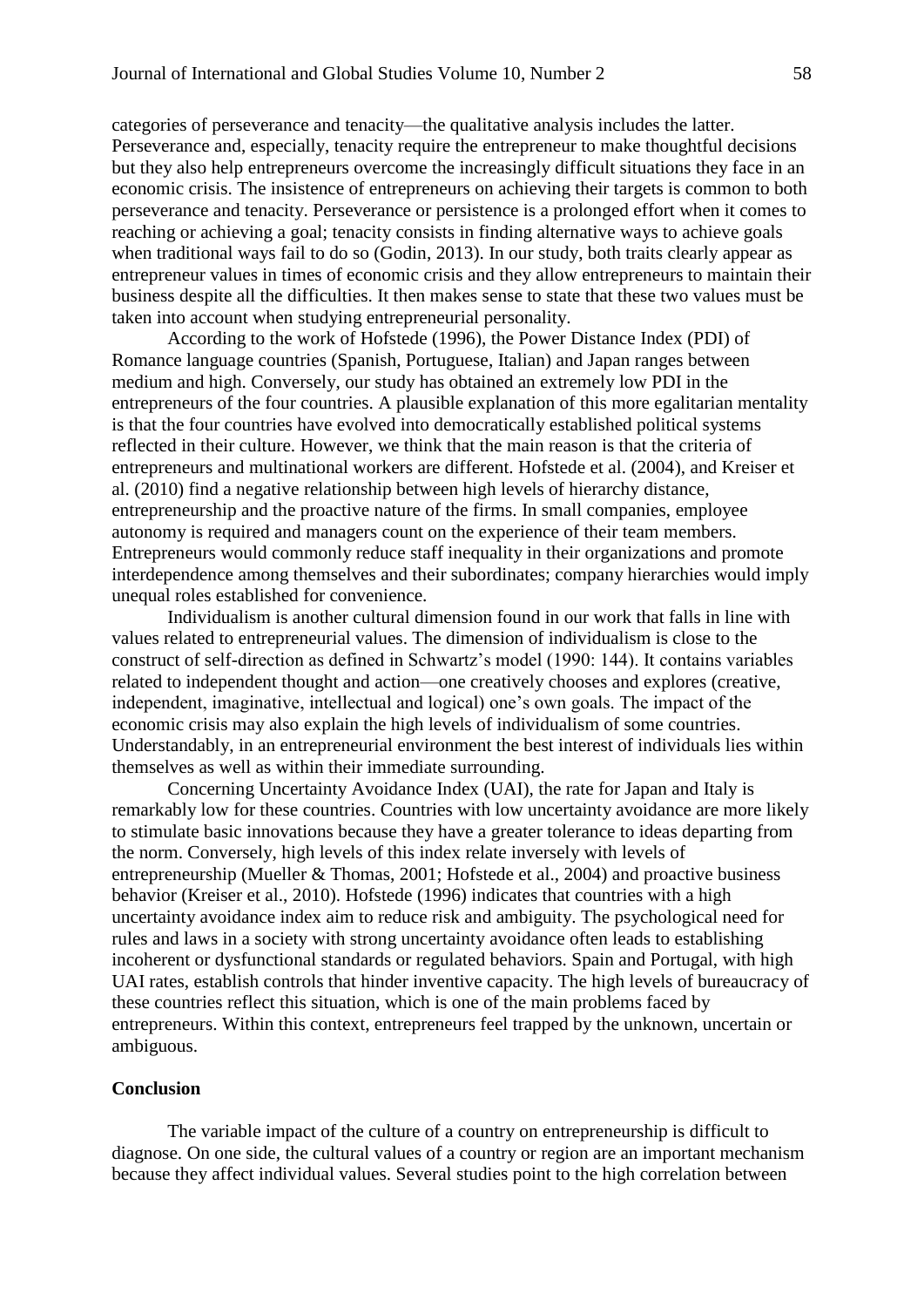the cultural values of countries and individual values. At the same time, the entrepreneurial spirit of a society may be affected by its surrounding culture, so it is possible to not only speak of individual entrepreneurs but also of entrepreneurial nations (Licht, 2010).

We have seen that certain cultural dimensions of countries are somehow associated with higher levels of entrepreneurship and proactive business behavior: high rates of individual distance and low levels of uncertainty avoidance and power distance correlate positively with entrepreneurial behavior. In this study, we take cultural values as individual population averages (Hofstede, 2003) and consult entrepreneurs from four countries. Thus we expect our study to reflect the values of the cultural dimensions most strongly associated to entrepreneurship, as has been the case.

According to Hofstede's studies, the greatest difference between the cultural dimensions that relate to entrepreneurship positively (individualism) and negatively (power distance and uncertainty avoidance) occur between Italy and Portugal. However, in our study there are greater differences between Japanese and Mediterranean entrepreneurs. The desire for autonomy in Mediterranean cultures and the attitudes linked to personal fulfilment in the culture of Japan are among the traits that are related to entrepreneurship. Japanese entrepreneurs use more rational elements to explain successes (perseverance, confidence) or failures (lack of formation).

We found that the Power Distance Index is very low in the four countries; entrepreneurs do not allow members of the institutions or organizations in their society to bear unequally distributed power. Likewise, the individualism index takes medium-high values in the four countries. This supports the theory that associates this dimension to the traits of creativity and achievement. The qualitative analysis also supports this given the presence of entrepreneurs under the category of project development and self-fulfillment. The development of the qualitative study confirms the importance of independence/autonomy over other characteristics (Schwartz, 1990) and the convenience of analyzing perseverance and tenacity because these values emerge clearly in the profile of entrepreneurs in times of economic crisis.

Other variables such as religion, which may have an influence on entrepreneurship, have been cited in this paper, yet they have not been discussed in depth. In the questionnaire, no specific questions have been asked about the follow-up of religion, although approximations such as the level of "respect for tradition" were present in each country. An exhaustive analysis should include an in-depth study of all the variables and motivations that may affect the entrepreneurial spirit in Mediterranean and Japanese cultures.

The sample of four countries used in this research seems insufficient to establish generalizations on the attitudes and traits of entrepreneurs applicable to all countries (Cadogan, 2010). This study is an exploratory investigation that allows us to specifically study the contrast and motivations of entrepreneurs in cultures that are initially as different as that of the Japanese and Mediterranean countries. This approach will allow further in-depth research to advance new theories.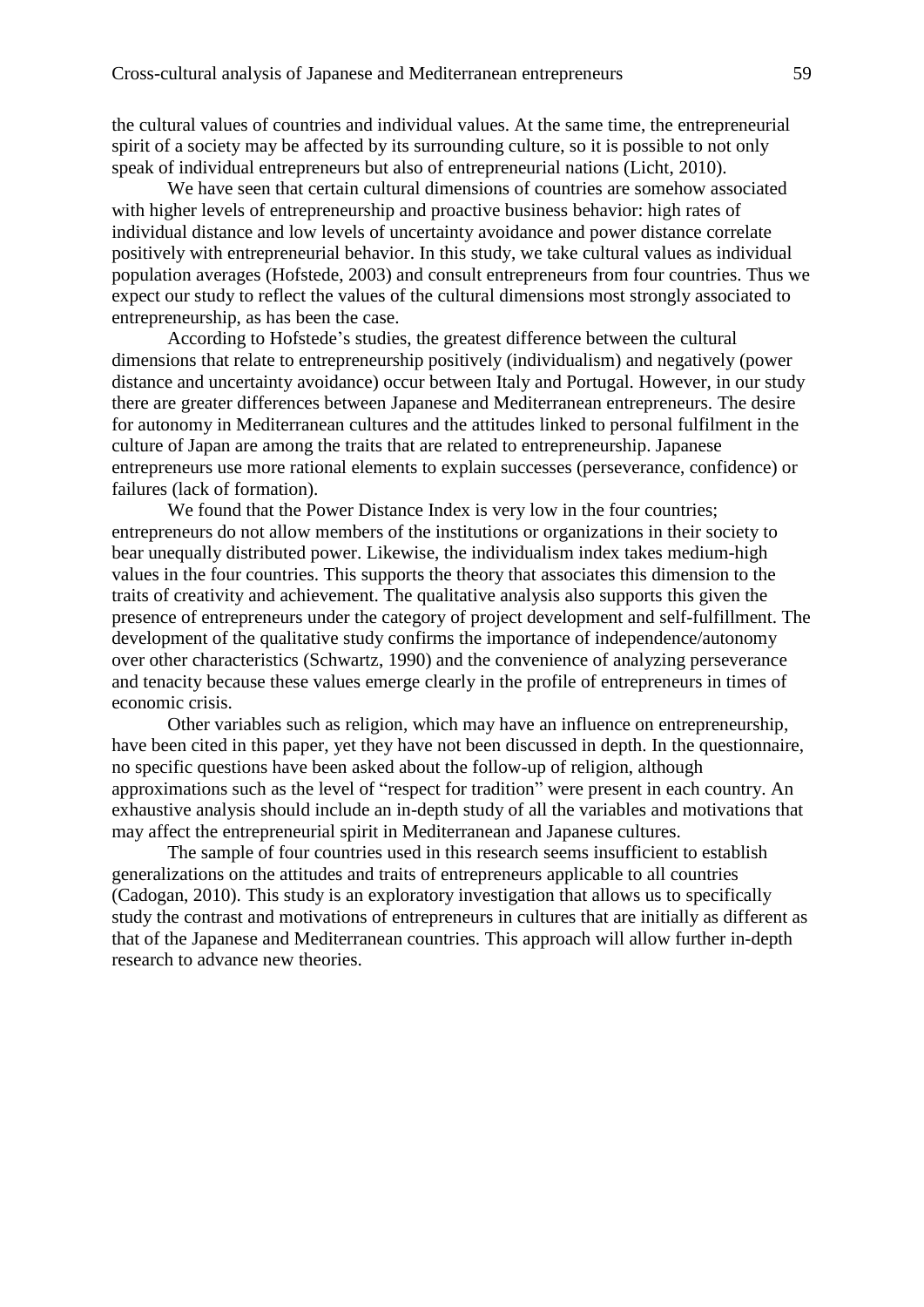#### **References**

Audretsch, D. (2012). Entrepreneurship Research. *Management Decision*, *50*(5), 755-764.

- Audretsch, D. B., Grilo, I., & Thurik, A. R. (2007). Explaining entrepreneurship and the role of policy: A framework. In D. B. Audretsch, I. Grilo & A. R. Thurik (Eds.), *The Handbook of Research on Entrepreneurship Policy* (pp. 1-17). Cheltenham, UK: Edward Elgar.
- Barr, P., & Glynn, M. (2004). Cultural variations in strategic issue interpretation: Relating cultural uncertainty avoidance to controllability in discriminating threat and opportunity. *Strategic Management Journal*, *25*(1), 59-67.
- Barro, R. J., & Ursúa, J.F. (2012). Rare Macroeconomic Disasters. *Annual Review of Economics, 4*(1), 83–109.
- Bond, M., & Hofstede, G. (1989). The cash value of Confucian values. *Human Systems Management, 8*(3), 195-200.
- Brislin, R. (1986). The wording and translation of research instruments. In W. Looner and J. Berry (Eds), *Field methods in cross-cultural research*. Newbury Park, CA: Sage Publications.
- Cadogan, J. (2010). Comparative, cross-cultural, and cross-national research: A comment on good and bad practice. *International Marketing Review*, *27*(6), 601-605.
- Carree, M. A., & Thurik, A. R. (2003). The impact of entrepreneurship on economic growth. In Z. J. Acs and D. B. Audretsch (Eds.), *Handbook of entrepreneurship research*: *An interdisciplinary survey and introduction* (pp. 557-594). US: Springer.
- Chen, M. J. (2002). Transcending paradox: The Chinese 'middle way' perspective. *Asia Pacific Journal of Management*, *19*(2-3), 179-99.
- Chetty, S. (1996). The case study method for research in small- and medium-sized firms. *International Small Business Journal*, *15*(1), 73-85.
- Clark, A., Kristensen, N., & Westergard-Nielsen, N. (2009). Job satisfaction and co-worker wage: Status or signal? *Economic Journal*, *119*(536), 430-447.
- Davidsson, P. & Wiklund, J. (1997). Values, beliefs and regional variations in new firm formation rates. *Journal of Economic psychology*, *18*(2-3), 179-199.
- Eisenhartd, K. (1991). Better stories and better constructs: The case for rigor and comparative logic. *Academy of Management Review, 16*(3), 620-627.
- Fey, C. F. (2005). Opening the black box of motivation: A cross-cultural comparison of Sweden and Russia. *International Business Review*, *14*(3), 345-367.
- Fletcher, R., & Fang, T. (2006). Assessing the impact of culture on relationship creation and network formation in emerging Asian markets. *European Journal of Marketing*, *40*(3/4), 430-446.
- Frese, M.; Kring, W.; Soose, A., & Zempel, J. (1996). Personal initiative at work: Differences between East and West Germany. *Academy of Management Journal*, *39*(1), 37-63.
- Freytag, A. & Thurik, R. (2007). Entrepreneurship and its determinants in a cross-country setting. *Journal of Evolutionary Economics*, *17*(2), 117-131.
- Fritsch, M., & Schroeter, A. (2011). Why does the effect of new business formation differ across regions? *Small Business Economics*, *36*(4), 383-400.
- Gamage, H. R., & Wickramasinghe, A. (2012). Western perspectives on entrepreneurship and their sensitivity in the context of Asian cultures. *International Journal of Entrepreneurship and Small Business*, *17*(4), 525-537.
- George, G., & Zahra, S. (2002). Culture and its consequences for entrepreneurship. *Entrepreneurship Theory and Practice*, *26*(4), 5-9.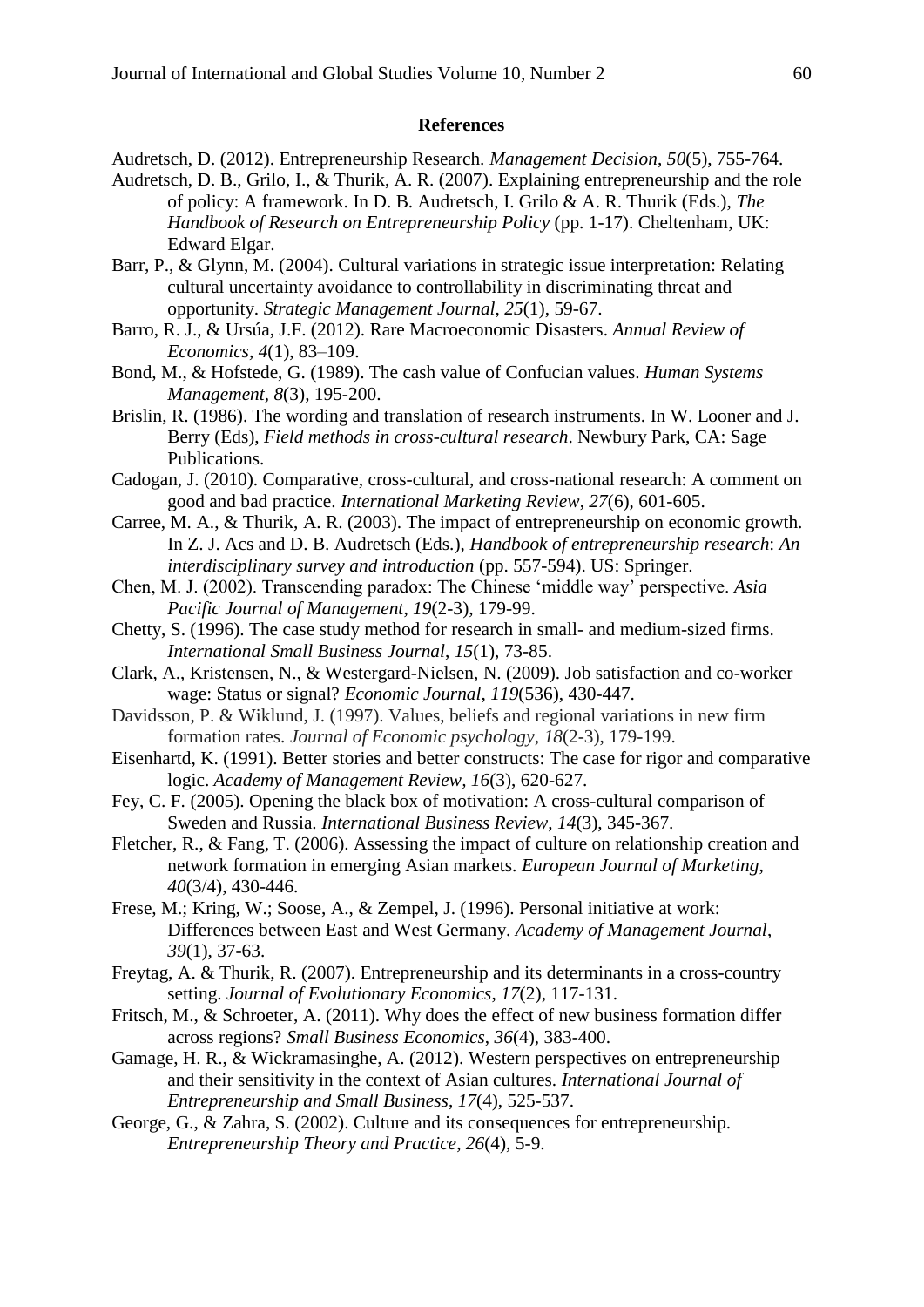- Giannetti, M., & Simonov, A. (2004). On the determinants of entrepreneurial activity: Social norms, economic environment and individual characteristics. *Swedish Economic Policy Review, 11*(2), 269-313.
- Godin, S. (2013, November 2). Tenacity is not the same as persistence [blog post]. *Seth's Blog*. Retrieved from [http://sethgodin.typepad.com/seths\\_blog/2013/11/tenacity-is](http://sethgodin.typepad.com/seths_blog/2013/11/tenacity-is-not-the-same-as-persistence.html)[not-the-same-as-persistence.html.](http://sethgodin.typepad.com/seths_blog/2013/11/tenacity-is-not-the-same-as-persistence.html)
- Gupta, V., & Fernandez, C. (2009). Cross-cultural similarities and differences in characteristics attributed to entrepreneurs: A three-nation study. *Journal of Leadership and Organizational Studies*, *15*(3), 304-318.
- Hayton, J.C. George, G., & Zahra, S.A. (2002). National culture and entrepreneurship: A review of behavioral research. *Entrepreneurship Theory and Practice*, *26*(4), 33-52.
- Hofstede, G. (1980). *Culture's consequences: International differences in work-related values*. Beverly Hill, C.A.: Sage Publications.
- Hofstede, G. (1994). *Value Survey Module 1994 manual*. Institute for Research on Intercultural Cooperation-IRIC, University of Tilburg, Maastricht, The Netherlands.
- Hofstede, G. (1996). *Cultures and Organizations, Software of the mind: Intercultural cooperation and its importance for survival*. London: McGraw-Hill.
- Hofstede, G. (2003). *Culture's Consequences: Comparing Values, Behaviors, Institutions and Organizations Across Nations* (2nd edition). Newbury Park: Sage Publications.
- Hofstede, G., & Bond, H. (1988). The Confucius Connection: From cultural roots to economic growth. *Organizational Dynamics*, *16*(4), 5-21.
- Hofstede, G., Noorderhaven, N. G., Thurik, A. R., Uhlaner, L. M., Wennekers, A. R. M., & Wildeman, R. E. (2004). Culture's role in entrepreneurship: Self-employment out of dissatisfaction. In T. E. Brown & J. Uljin (Eds.), *Innovation, entrepreneurship and culture: The interaction between technology, progress and economic growth* (pp. 162- 203). Cheltenham, UK and Brookfield, US: Edward Elgar.
- Honjo, Y. (2015). Why are entrepreneurship levels so low in Japan? *Japan and the World Economy*, *36*, 88-101.
- INE (2015). Instituto Nacional de Estadística [Statistical National Institute of Spain]. *Encuesta de población Activa*, *1/2015*. Retrieved from [http://www.ine.es/dyngs/INEbase/es/operacion.htm?c=](http://www.ine.es/dyngs/INEbase/es/operacion.htm?c=%20Estadistica_C&cid=1254736176918&menu=ultiDatos&idp=1254735976595)  [Estadistica\\_C&cid=1254736176918&menu=ultiDatos&idp=1254735976595.](http://www.ine.es/dyngs/INEbase/es/operacion.htm?c=%20Estadistica_C&cid=1254736176918&menu=ultiDatos&idp=1254735976595)
- Kale, S., & Barnes, J. (1992). Understanding the domain of cross-national buyer-seller interactions. *Journal International Business Studies*, *23*(1), 101-132.
- Kesebir, P., & Diener, E. (2008). In pursuit of happiness: Empirical answers to philosophical questions. *Perspective and Psychological Science*, *3*(2), 117-125.
- Kosaka, H. (2004). Japanese managerial behavior in strategic planning: Case analyses in global business contexts. *Journal of Business Research*, *57*(3), 291-296.
- Kreiser, P. M., Marino, L. D., Dickson, P., & Weaver, K. M. (2010). Cultural influences on entrepreneurial orientation: The impact of national culture on risk taking and proactiveness in SMEs. *Entrepreneurship Theory and Practice*, *34*(5), 959-983.
- Licht, A. N. (2010). Entrepreneurial motivations, culture, and the law. In A. Freytag & R. Thurik (Eds.), *Entrepreneurship and culture* (pp. 11-40). Verlag Berlin Heidelberg: Springer.
- Ly, Y., & Zahra, S. (2012). Formal Institutions, culture, and venture capital activity: A crosscountry analysis. *Journal of Business Venturing*, *27*(1), 95-111.
- Masuda, T. (2006). The determinants of latent entrepreneurship in Japan. *Small Business Economics*, *26*(3), 227-240.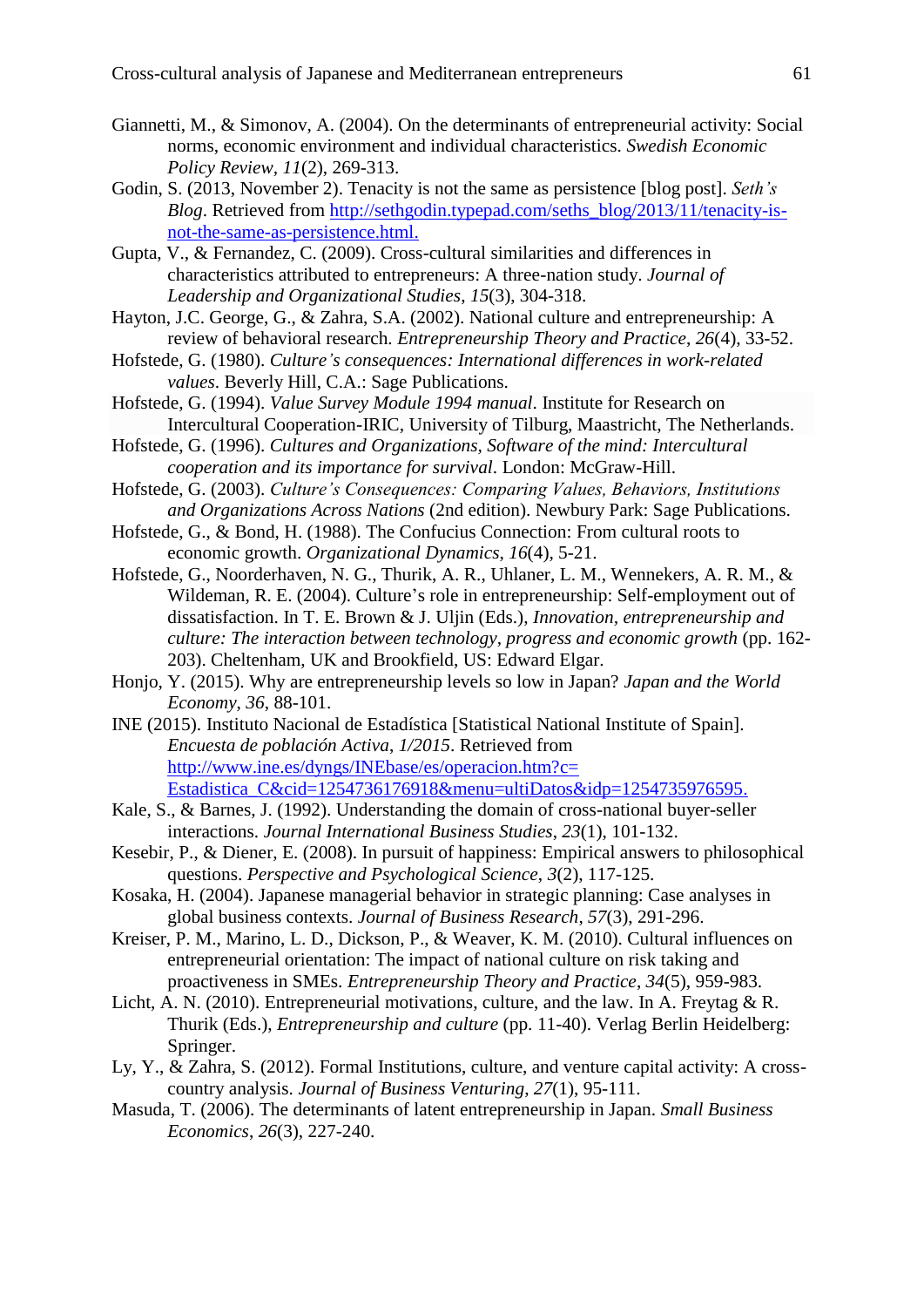- McGrath, R. G., & MacMillan, I. C. (1992). More like each other than anyone else? A crosscultural study of entrepreneurial perceptions. *Journal of Business Venturing*, *7*(5), 419-429.
- McGrath, R. G., MacMillan, I. C, Yang, E. A., & Tsai, W. (1992). Does culture endure, or is it malleable? Issues for entrepreneurial economic development. *Journal of Business Venturing*, *7*(6),441-458.
- Miles, M., & Hubertman, A. (1994). *Qualitative data analysis*. Thousand Oaks, CA: Sage Publications, Inc.
- Minkov, M., & Hofstede, G. (2012). Is national culture a meaningful concept? Cultural values delineate homogeneous national clusters of in-country regions. *Cross-Cultural Research*, *46*(2), 133-159.
- Mueller, S. L., & Thomas, A. S. (2001). Culture and entrepreneurial potential: A nine country study of locus of control and innovativeness. *Journal of Business Venturing*, *16*(1), 51-75.
- Ray, D. M., & Turpin, D. V. (1990). Factors influencing Japanese entrepreneurs in hightechnology ventures. *Journal of Business Venturing*, *5*(2), 91-102.
- Ryan, R., & Deci, E. (2001). On happiness and human potentials: A review of research on hedonic and eudaimonic well-being. *Annual Review of Psychology*, *52*(1), 141-166.
- Ryff, C. D., & Singer, B. H. (2008). Know thyself and become what you are: A Eudaimonic approach to psychological well-being. *Journal of Happiness Studies, 9*(1), 13-39.
- Scheinberg, S., & MacMillan, I.C. (1988). An 11 country study of motivations to start a business. In B. Kirchoff, W. Long, W. McMullan, K. H. Vesper, W. Wetzel (Eds.), *Frontiers of entrepreneurship research*. Proceedings of the Eighth Annual Babson College Entrepreneurship Research Conference. Wellesley, MA: Babson College.
- Schumpeter, J. A. (1934). *The theory of economic development: An inquiry into profits, capital, credit, interest, and the business cycle*. New Brunswick (USA) and London (UK): Transaction Publishers.
- Schwartz, S. (1990). Individualism-collectivism: Critique and proposed refinements. *Journal of Cross-Cultural Psychology, 21*(2), 139-157
- Schwartz, S. (1994). Beyond individualism-collectivism: New cultural dimensions of values. In U. Kim, H. Triandis, C. Kagitcibasi, S. Choi and G. Yoons (Eds.), *Individualism and collectivism: Theory, methods and applications* (pp. 85-119). Thousand Oaks: Sage Publications.
- Shane, S. (1992). Why do some societies invent more than others? *Journal of Business Venturing*, *7*(1), 29-46.
- Shane, S. (1993). Cultural influences on national rates of innovation. *Journal of Business Venturing*, *8*(1), 59-73.
- Shane, S., Kolvereid, L., & Westhead, P. (1991). An exploratory examination of the reasons leading to new firm formation across country and gender. *Journal of Business Venturing*, *6*(6), 431-446.
- Shinato, T., Kamei, K., & Dana, L. (2013). Entrepreneurship education in Japanese universities - how do we train for risk taking in a culture of risk adverseness? *International Journal of Entrepreneurship and Small Business*, *20*(2), 184-204.
- Soares, A., Farhangmehr, M., & Shoham, A. (2007). Hofstede's dimensions of culture in international marketing studies. *Journal of Business Research*, *60*(3), 277-284.
- Tan, J. (2002). Culture, nation, and entrepreneurial strategic orientation: Implication for an emerging economy. *Entrepreneurship Theory and Practice*, *26*(4), 95-111.
- Tang, L., & Koveos, P. (2008). A framework to update Hofstede's cultural values indices: Economic dynamics and institutional stability. *Journal of International Business Studies*, *39*(6), 1045-1063.